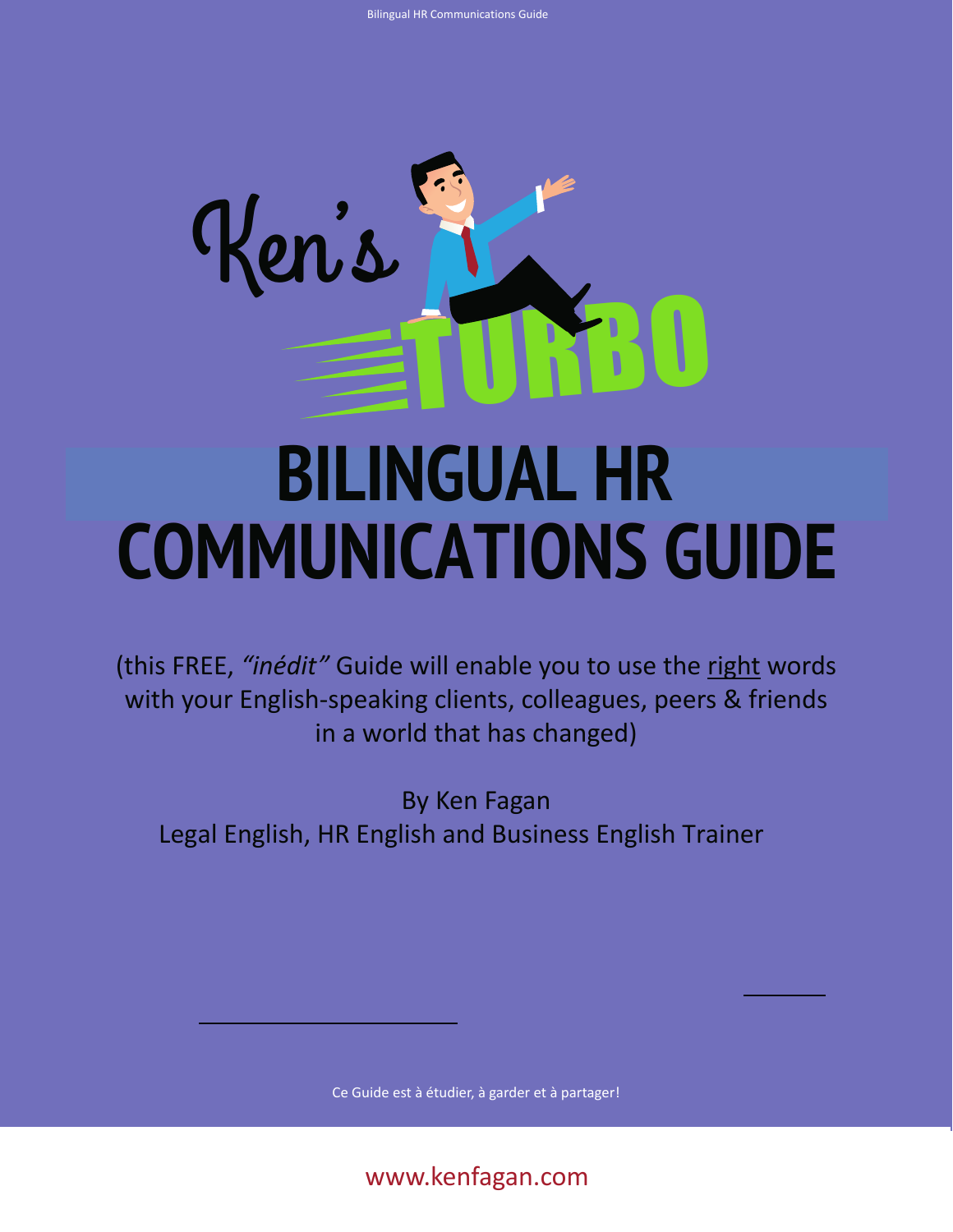# Dear Reader,

Like any Guide (and despite my best efforts), this one is necessarily incomplete and imperfect.

That is why I would greatly appreciate any and all suggestions for improvement, which should be sent by email, to **kencfagan@gmail.com**. I will be happy to incorporate your suggestions in a future version of this Guide. Thank you in advance.

**If you are a French lawyer**, you can improve your Legal English and learn cool American idiomatic expressions, for free, every day, in 60 seconds, by reading my posts on **LinkedIn** (be sure to invite me to **'connect'** on LinkedIn).

If you are French but are **NOT a lawyer**, you can still improve your Professional English and learn cool American idiomatic expressions, for free, every day, in 60 seconds, by reading my posts on LinkedIn (be sure to **'follow'** me on LinkedIn).

Thanks,

Ken

Website: www.kenfagan.com Email: kencfagan@gmail.com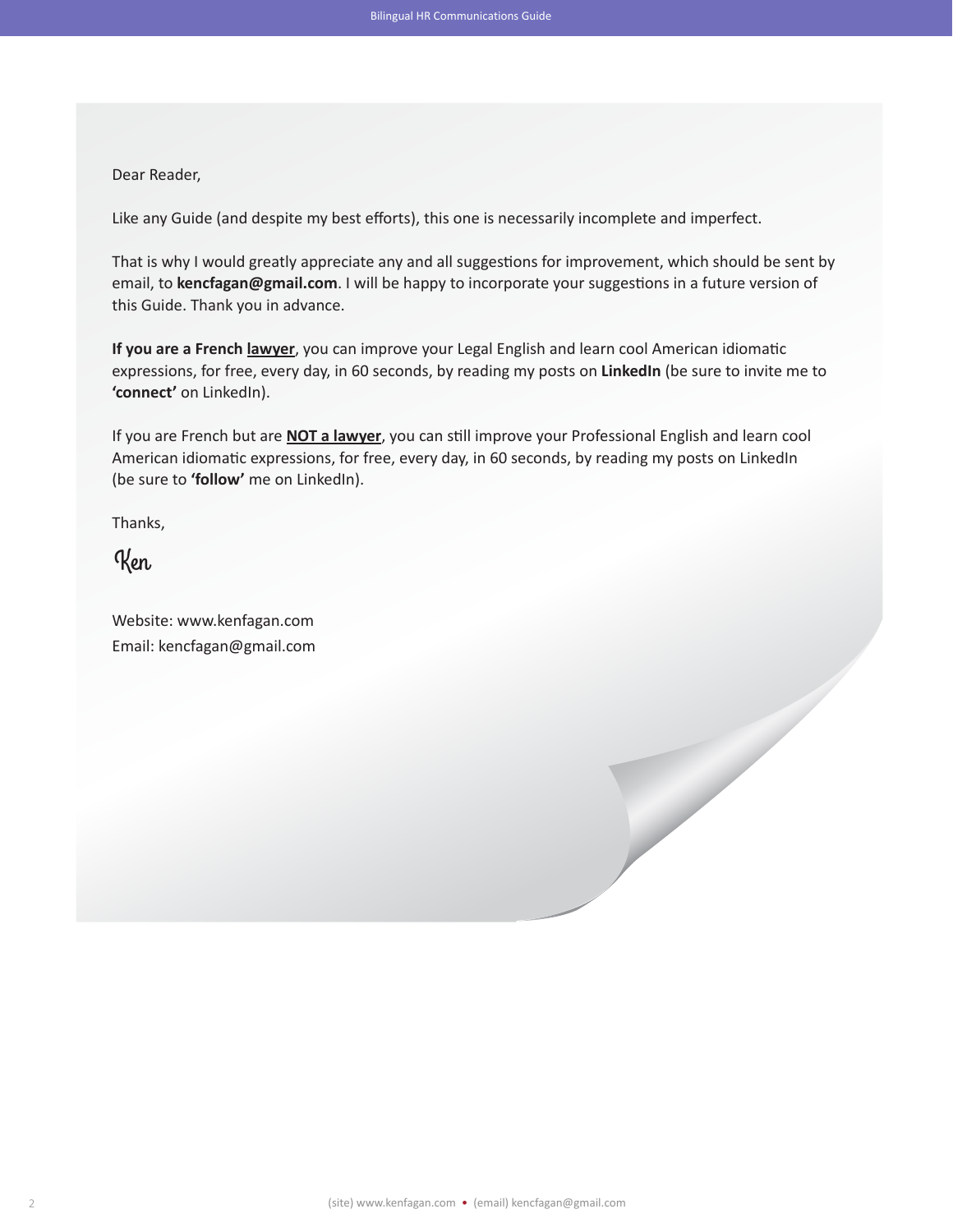

| À distance                            | Remote (adjectif) / remotely (adverbe)       |
|---------------------------------------|----------------------------------------------|
| À usage unique                        | Single-use/Disposable                        |
| À chaque changement d'équipe          | At each change of shift                      |
| Accident du travail                   | Occupational/Workplace accident              |
| Actes et omissions au travail         | Workplace acts and omissions                 |
| Action en référé                      | Interlocutory proceedings                    |
| Action correctrice                    | Corrective action                            |
| Action d'information et de formation  | Information and training action              |
| Activité partielle                    | Short-time work/Partial unemployment         |
| Actualiser                            | Update (to)                                  |
| Aérer (une salle)                     | Air (a room) (to)                            |
| Affiche                               | Poster                                       |
| Afficher                              | Display (to) / Post (to)                     |
| Agent biologique                      | <b>Biological agent</b>                      |
| Aide d'État                           | State aid                                    |
| Alléger (la procédure administrative) | Simplify (the administrative procedure) (to) |
| Allonger (un délai)                   | Extend (a period of time) (to)               |
| Ambulatoire (soins s)                 | Outpatient (care)                            |
| Aménager le poste de travail          | Adapt the work station (to)                  |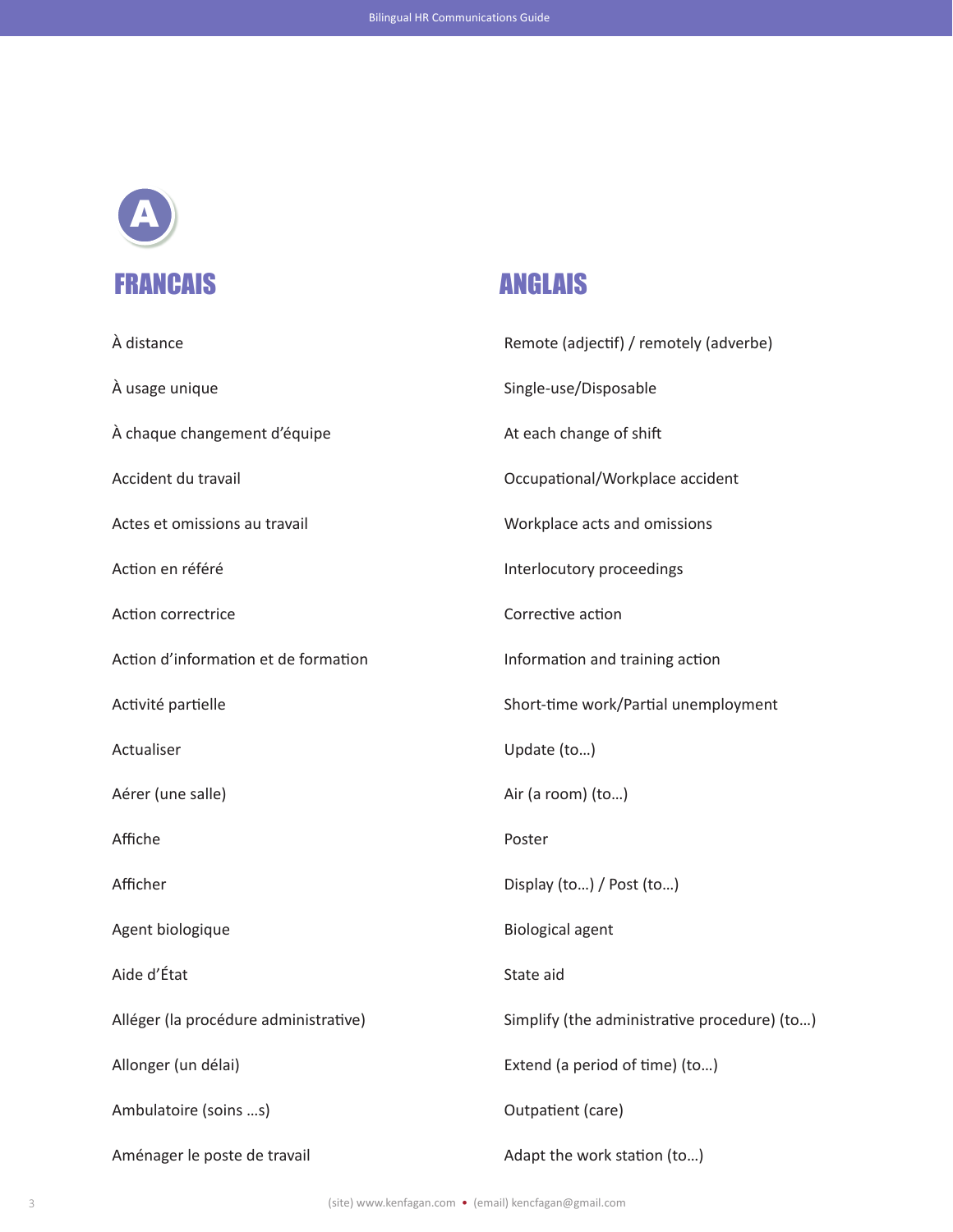| Aménager les horaires de travail                                                                         | Adjust working hours (to)                                      |
|----------------------------------------------------------------------------------------------------------|----------------------------------------------------------------|
| Ancienneté                                                                                               | Seniority/length of service                                    |
| Annulation de contrats                                                                                   | Cancellation/Setting aside of contracts                        |
| Annulation d'évènements                                                                                  | Cancellation of events                                         |
| Anticorps                                                                                                | Antibody                                                       |
| Apprenti                                                                                                 | Apprentice                                                     |
| Apporter des précisions                                                                                  | Provide clarifications (to) / Clarify (to)                     |
| Arrêt de travail pour garde d'enfant                                                                     | Sick / Authorized leave to care for one's children             |
| Arrêt maladie d'un des deux conjoints                                                                    | Sick leave of one of the parents                               |
| Arrêt total de l'activité                                                                                | Total/complete cessation of activity                           |
| Ascenseur                                                                                                | Lift (UK)/elevator (US)                                        |
| Assiette (de l'indemnité)                                                                                | (Indemnification) base                                         |
| Associer à ce travail les représentants du personnel                                                     | Involve the staff representatives in this work (to)            |
| Assouplissement des règles                                                                               | Relaxing of the rules / Making the rules more flexible         |
| Assujetti à                                                                                              | Subject to                                                     |
| Asymptomatique                                                                                           | Asymptomatic                                                   |
| Atteinte à l'intégrité physique ou mentale du travailleur Physical or psychological injury to the worker |                                                                |
| Attendre (de préférence) plusieurs heures avant de                                                       | (Preferably) wait several hours before (to)                    |
| Attraper le virus                                                                                        | Catch/Contract the virus (to)                                  |
| Au cas par cas                                                                                           | On a case-by-case basis/in individual cases<br>/as appropriate |
| Au détriment de la sécurité et de la santé des salariés                                                  | To the detriment of employee health and safety                 |
| Au quotidien                                                                                             | On a daily basis                                               |
| Au regard (de la situation exceptionnelle)                                                               | Given (the exceptional situation)                              |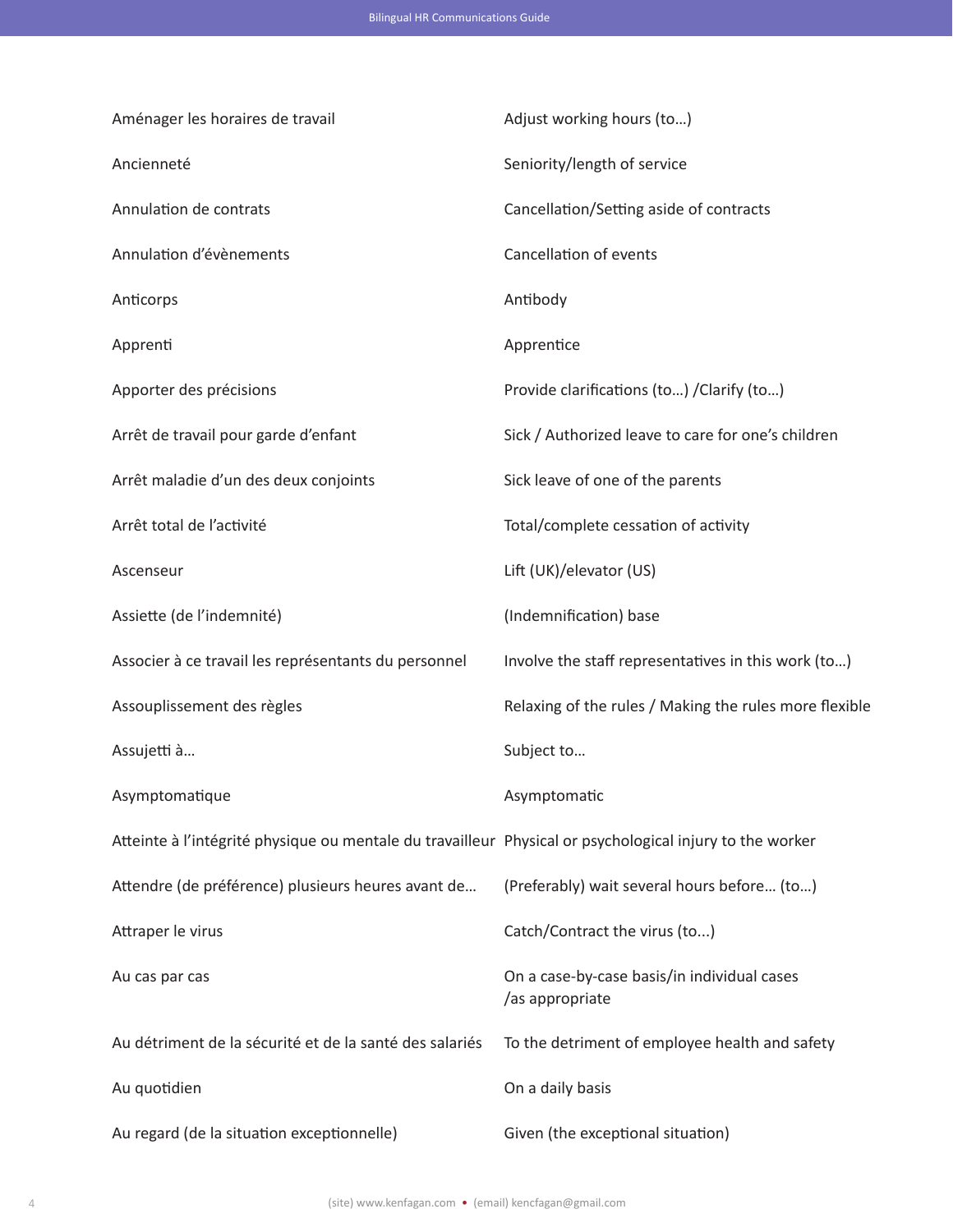| Auteur des faits     | Perpetrator                         |
|----------------------|-------------------------------------|
| Auto-isolement       | Self-isolation, voluntary isolation |
| Autorités sanitaires | <b>Health authorities</b>           |
| Autosurveillance     | Self-monitoring                     |
| Avoir conscience de  | Be aware of (to)                    |



| Baisse d'activité              | Decrease of/in activity        |
|--------------------------------|--------------------------------|
| Barrière de protection         | Protection barrier             |
| Barrière physique              | Physical barrier               |
| Boîte repas                    | Meal box                       |
| Bonjour du coude/coup de coude | Elbow bump                     |
| Bouton d'ascenseur             | Lift (UK)/elevator (US) button |
| <b>Brutalement</b>             | Suddenly                       |
| Bulletin de paie               | Pay slip                       |
| Bureau partagé                 | Shared office                  |
|                                |                                |



Cas avéré ou suspecté Confirmed or suspected case Casque à visière Face-visor helmet / Face-shield helmet Causalité essentielle et déterminante Essential and decisive causation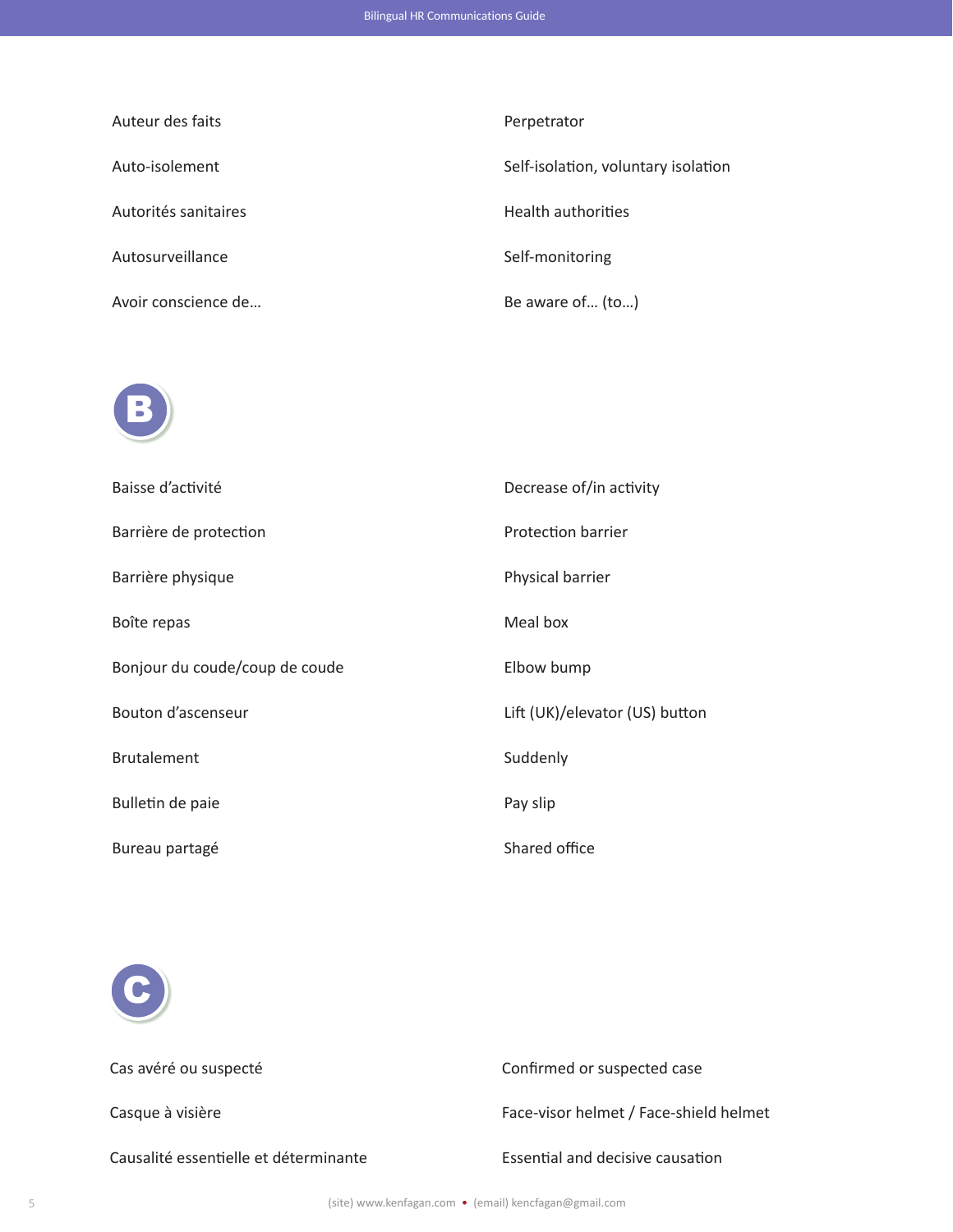| Ce qui correspond à                                                | That/which corresponds to                                             |
|--------------------------------------------------------------------|-----------------------------------------------------------------------|
| Chaque salarié est acteur de sa propre protection                  | Each employee is responsible for protecting himself/<br>herself       |
| Changement de circonstances                                        | Change of circumstances                                               |
| Changement d'équipe                                                | Change of shift                                                       |
| Charge virale                                                      | Viral load                                                            |
| Chargement/Déchargement                                            | Loading/Unloading                                                     |
| Check (poing-à-poing)                                              | Fist bump                                                             |
| Chef d'équipe                                                      | Team leader                                                           |
| Chemin à suivre                                                    | Path to be followed                                                   |
| Chômage partiel                                                    | Short-time work / partial unemployment                                |
| Circonstance de caractère exceptionnel                             | <b>Exceptional circumstance</b>                                       |
| Circulation des salariés                                           | Movement of employees                                                 |
| Circuler dans l'air                                                | Circulate in the air (to)                                             |
| Clavier                                                            | Keyboard                                                              |
| Cofinancé                                                          | Co-financed/jointly financed                                          |
| Conciliation de la vie professionnelle<br>et de la vie personnelle | Reconciliation/Balance between professional life and<br>personal life |
| Conditions d'ancienneté                                            | Seniority/length of service conditions                                |
| Confinement                                                        | Confinement/lockdown/stay-at-home/shelter-in-place                    |
| Congé sans solde                                                   | Unpaid leave/furlough (prononcé "ferlow")                             |
| Conjoint                                                           | Spouse (utilisé indifféremment du genre)                              |
| Conjoncture économique                                             | The economy/Economic conditions                                       |
| Connaître une baisse d'activité                                    | Experience a decrease in activity (to)                                |
| Conserver des documents                                            | Keep/store documents (to)                                             |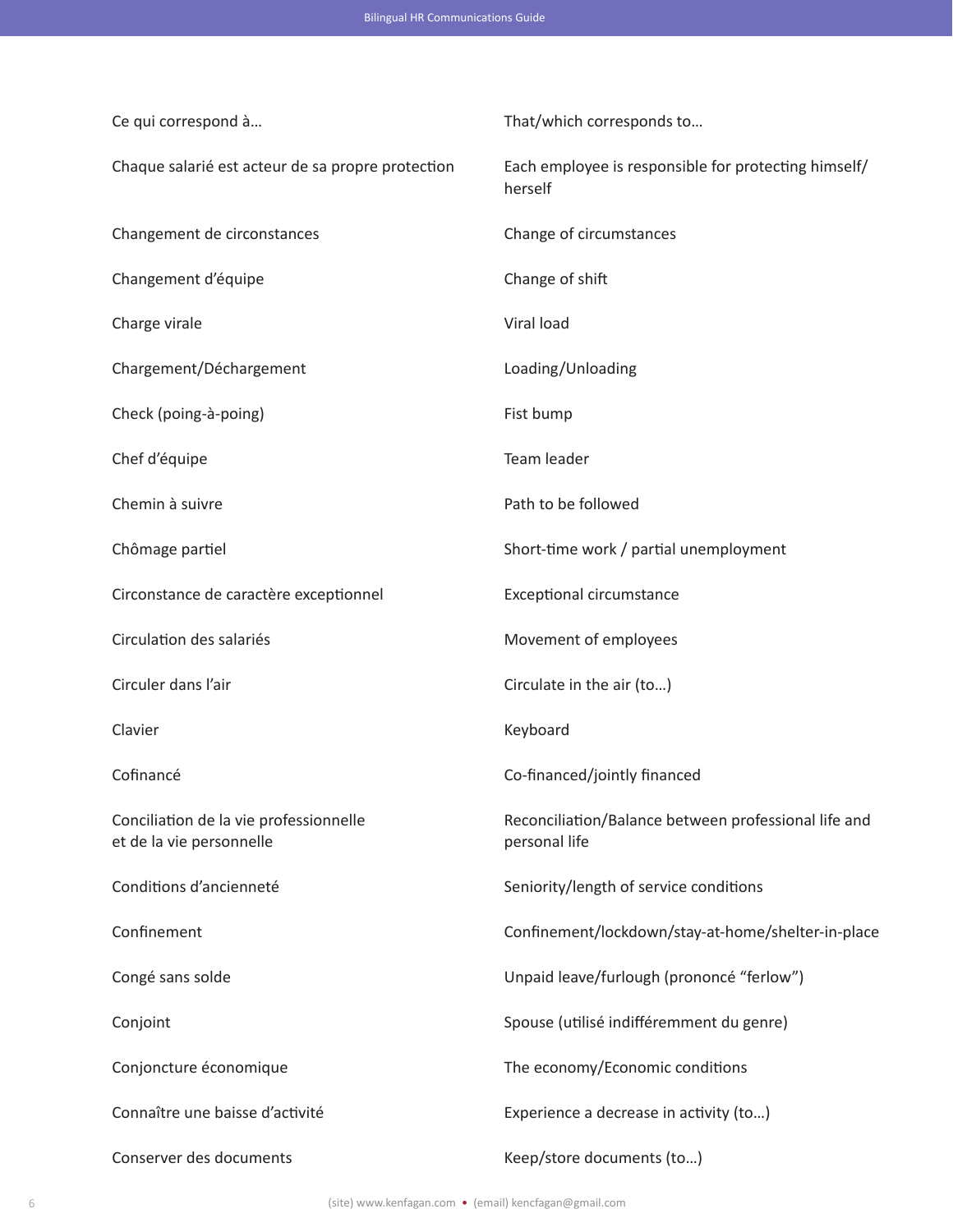| Conserver son emploi               | Keep one's job (to)                               |
|------------------------------------|---------------------------------------------------|
| Consignes de sécurité sanitaire    | Health and safety instructions                    |
| Constituer de petites équipes      | To set up small teams                             |
| Conseil social et économique (CSE) | New Works Council (Social and Economic Council)   |
| Consulter les salariés à distance  | Consult the employees remotely/from a distance    |
| Contagieux                         | Contagious                                        |
| Contact étroit                     | Close contact                                     |
| Contact long et rapproché          | Long and close contact                            |
| Contagiosité                       | Contagiousness                                    |
| Contamination                      | Contamination                                     |
| Contaminé                          | Contaminated                                      |
| Contracter le virus                | Contract/Catch the virus (to )                    |
| Contraintes de travail             | Work constraints                                  |
| Contre-productif                   | Counterproductive                                 |
| Converti en heures                 | Converted into (pas "in") hours                   |
| Coup de coude                      | Elbow bump                                        |
| Couverture d'assurance             | Insurance coverage                                |
| Covoiturage                        | Car pooling                                       |
| Crèche                             | Creche (UK)/ Daycare center (US)                  |
| Crise sanitaire                    | Health (pas "sanitary") crisis                    |
| Critère(s)                         | 1 criterion/2 or more criteria                    |
| CSE (Conseil social et économique) | New Works Council (Social and Economic Committee) |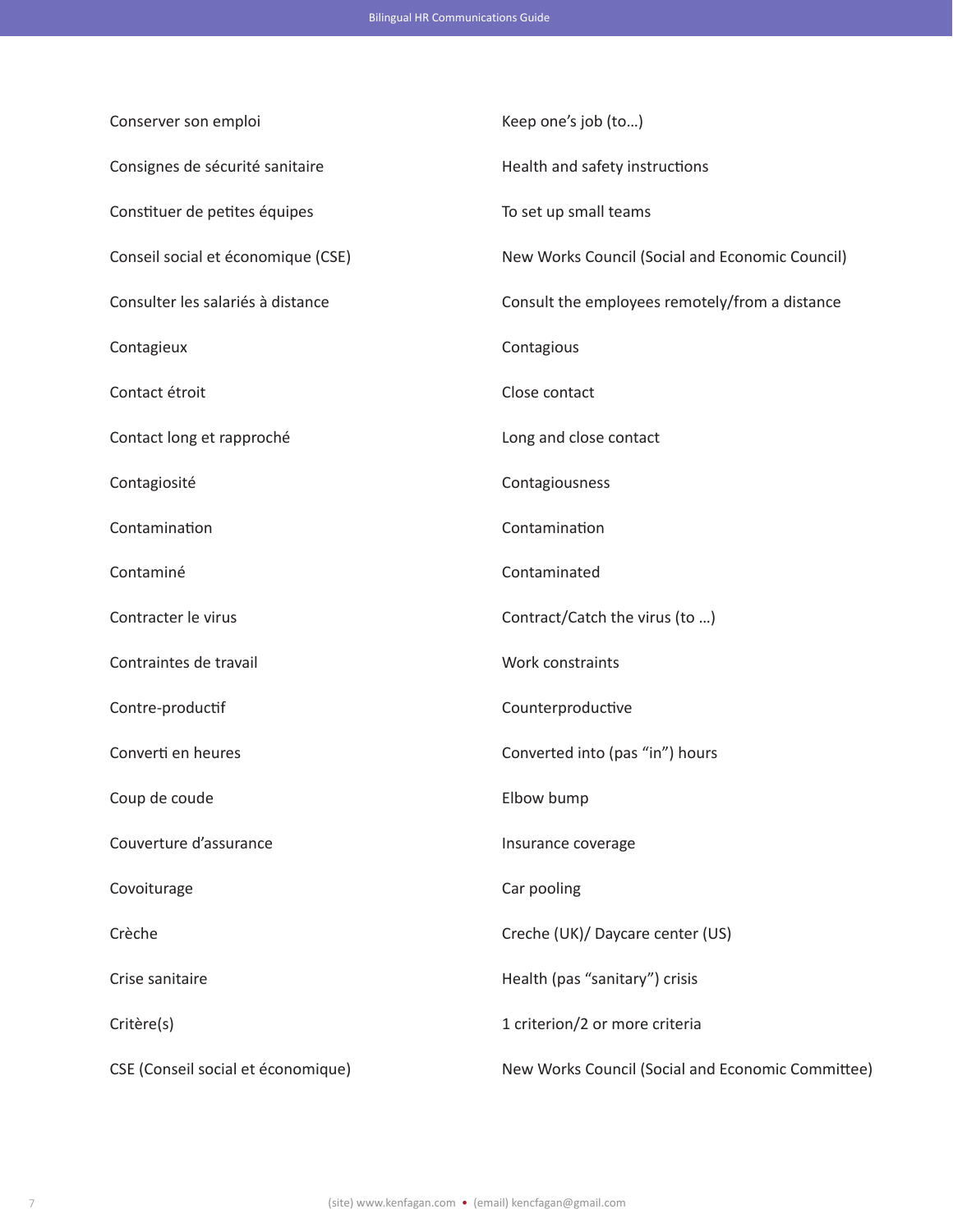

| Danger grave et imminent                           | Serious and imminent danger                                  |
|----------------------------------------------------|--------------------------------------------------------------|
| Dans l'affirmative                                 | If so                                                        |
| Dans la négative                                   | If not                                                       |
| Dans un délai rapproché                            | Within a short period of time                                |
| Date de réouverture                                | Reopening date                                               |
| Déclencher                                         | Trigger (to)                                                 |
| Déconfinement                                      | Reopening                                                    |
| Degré d'implication des représentants du personnel | Degree/extent of involvement of the<br>staff representatives |
| Délai de consultation                              | Consultation period                                          |
| Délit non intentionnel                             | Unintentional offence                                        |
| Délit pénal                                        | Criminal offence                                             |
| De manière temporaire                              | Temporarily                                                  |
| Dépistage                                          | Screening                                                    |
| Dépister                                           | Screen (to)                                                  |
| Déplacement non indispensable                      | Non-critical travel                                          |
| Déposer une demande en ligne                       | Submit/file an application on-line (to)                      |
| Déroger à                                          | Derogate FROM (pas "to") (to)                                |
| Désigné à cet effet                                | Designated for this purpose                                  |
| Détection précoce                                  | Early detection                                              |
| Déterminant                                        | Decisive                                                     |
| De manière exceptionnelle                          | Exceptionally                                                |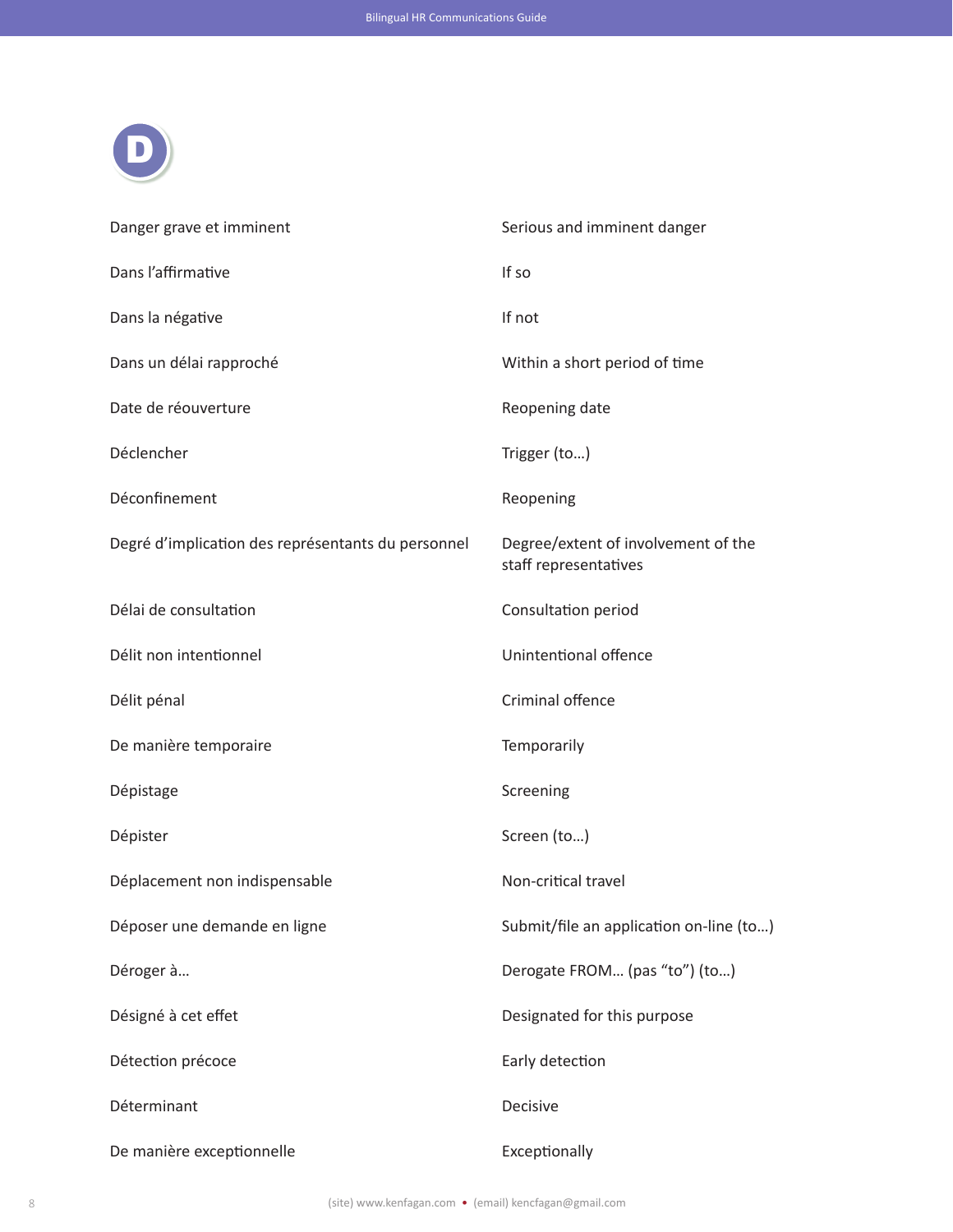Devra porter les mentions suivantes Must contain the following information (pas "mentions") Diarrhée Diarrhea (US)/Diarrhoea (UK) Disparition du virus **Disparition** du virus **Disappearance** of the virus Dispensé (d'une obligation) Released (from an obligation) Distance de sécurité du second de securité de second de la Safety distance du Safety distance Distanciation sociale **Social distancing** Social distancing Distinguer deux situations Distinguish BETWEEN two situations (to…) Distributeur de boissons and a series of the Beverage dispenser Distribution de dividendes Distribution of dividends Document lisible and the Legible document lisible Document unique d'évaluation des risques Central /Single risk assessment document professionnels (DUER) Dont les effets ne peuvent pas être évités The effects of which cannot be avoided Droit de retrait **Right to leave one's work station due to danger** Right to leave one's work station due to danger DUER (document unique d'évaluation des Central/Single risk assessment document risques professionnels) Durée de vie du virus virus virus' lifetime

Bilingual HR Communications Guide

Durée légale du travail **Legal working hours / Statutory working time/hours** Legal working hours / Statutory working time/hours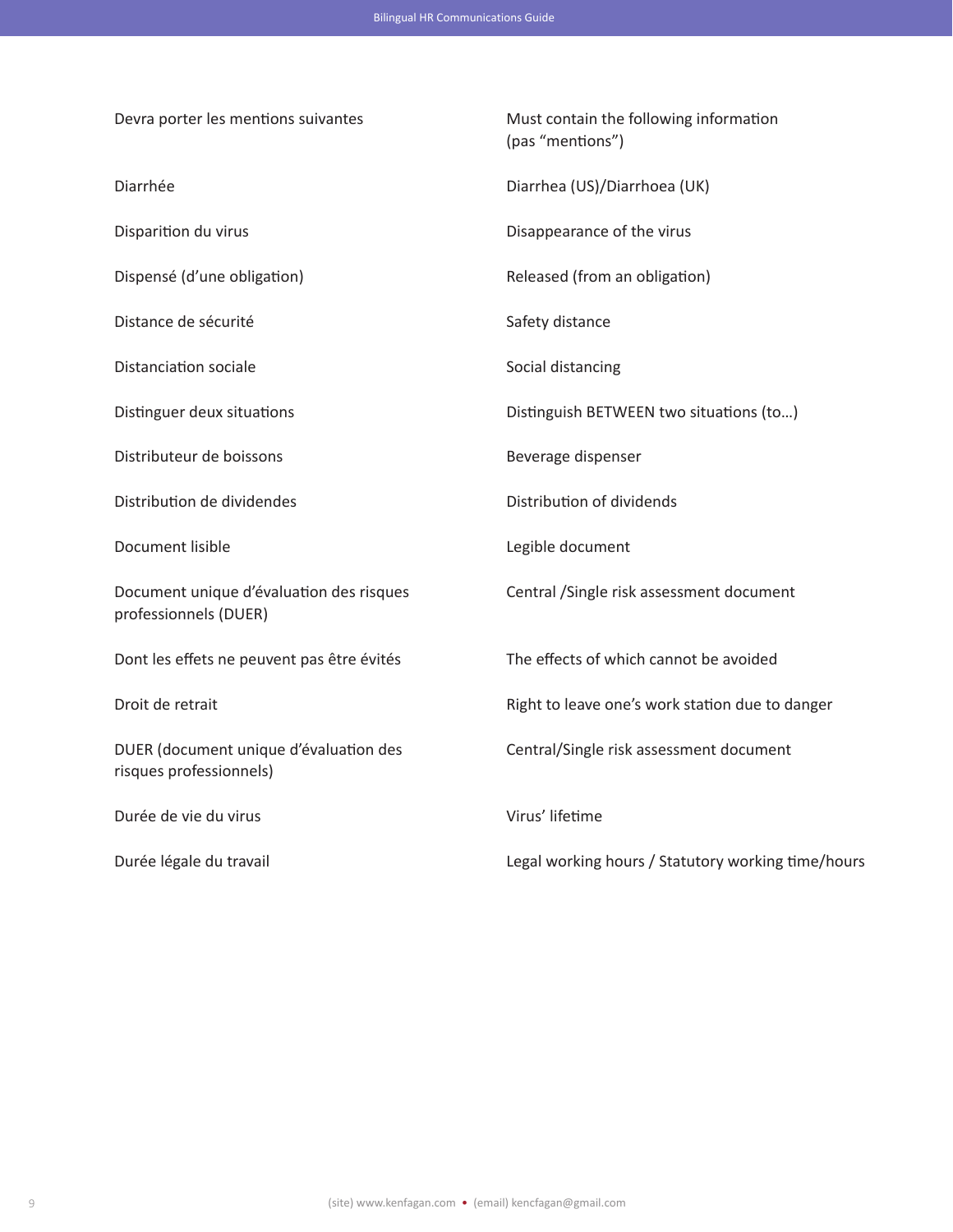

| Eau chlorée                                       | Chlorinated water                                                    |
|---------------------------------------------------|----------------------------------------------------------------------|
| Eau savonneuse                                    | Soapy water                                                          |
| Échappant au contrôle de                          | Outside the control of                                               |
| Éclosion                                          | Outbreak                                                             |
| Écran                                             | Screen                                                               |
| Effet rétroactif                                  | Retroactive effect                                                   |
| Éligible au télétravail (être )                   | Eligible FOR (pas "to") teleworking (to be)                          |
| En ambulatoire                                    | Outpatient                                                           |
| En amont de                                       | Prior to/Before                                                      |
| En deçà de ce plafond                             | Below this ceiling                                                   |
| En fonction de (la nature du travail à effectuer) | Depending on (the nature of the work to be carried<br>out/performed) |
| En quantité suffisante                            | In sufficient quantity                                               |
| En question (les salariés)                        | Concerned (the employees)                                            |
| En tout lieu de l'entreprise                      | Throughout the company                                               |
| Encourir une sanction pénale                      | Incur a criminal sanction (to)                                       |
| Engendrer des couts                               | Incur costs (to )                                                    |
| Enrayer la propagation du virus                   | Stop the spread of the virus (to)                                    |
| Ensemble de mesures                               | Series of measures                                                   |
| Entrepôt                                          | Warehouse                                                            |
| Environnement immédiat de travail                 | Immediate working environment                                        |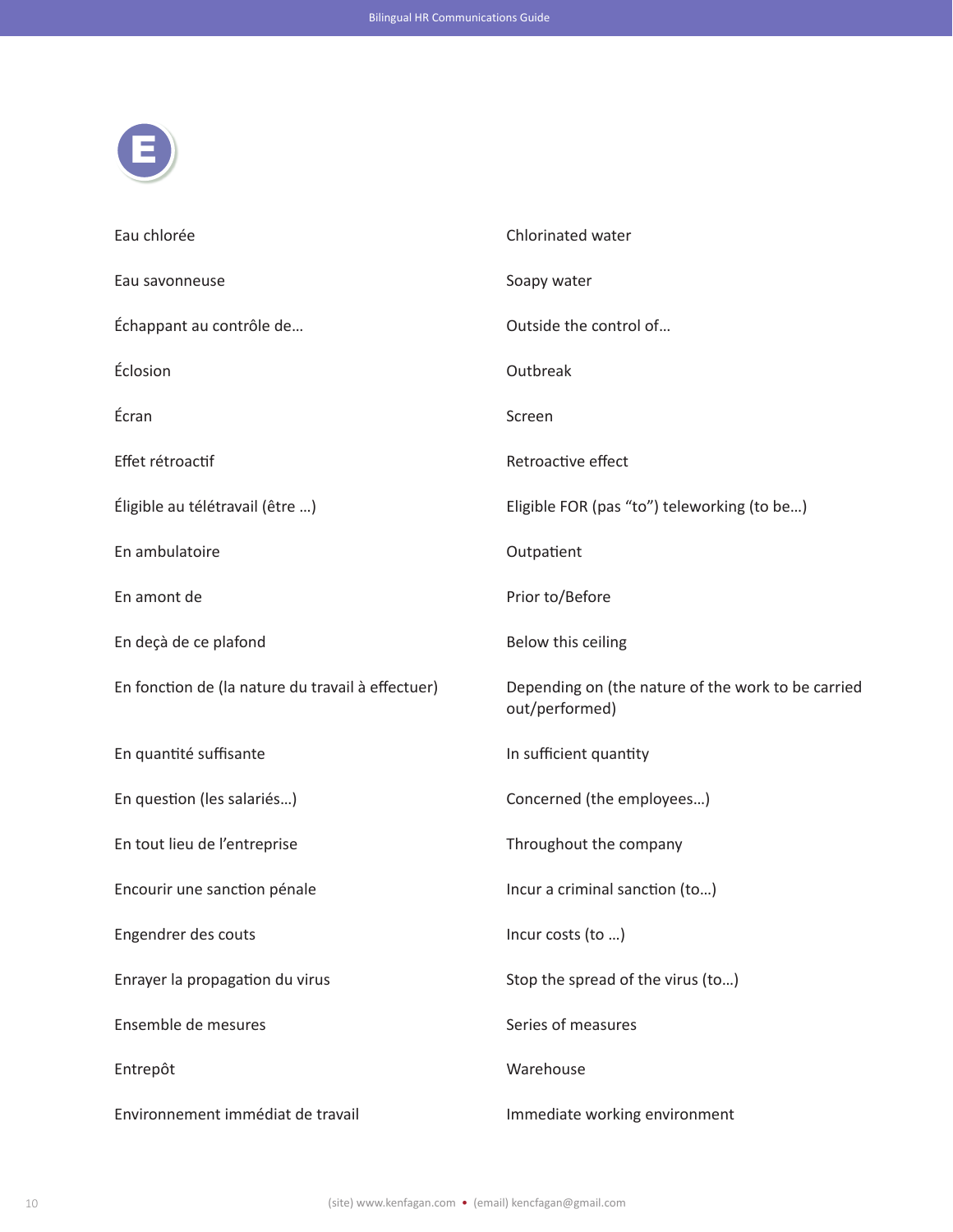| Épidémie                                   | Epidemic                                                       |
|--------------------------------------------|----------------------------------------------------------------|
| Équipement de protection individuelle      | Personal protection equipment                                  |
| Espace réduit                              | Reduced space                                                  |
| Espacement à respecter                     | Spacing to be respected                                        |
| Espaces communs                            | Common areas                                                   |
| Essuyer la table                           | Wipe the table (to)                                            |
| Établissement recevant du public           | Building/facility/establishment/site open to the public        |
| Étendue des mesures prises par l'employeur | Scope of the measures taken by the employer                    |
| Éternuer                                   | Sneeze (to)                                                    |
| Être assujetti à                           | Subject to (to be)                                             |
| Être dans l'impossibilité de travailler    | Unable to work (to be)                                         |
| Être dispensé d'une obligation             | Released from an obligation (to be)                            |
| Être exposé à des risques                  | Exposed to risks (to be)                                       |
| Être guéri du virus                        | Cured of the virus (to be)                                     |
| Être joignable                             | Reachable (to be)                                              |
| Être mis en congé sans solde               | Placed on unpaid leave/furlough (prononcé "ferlow")<br>(to be) |
| Être présent sur le lieu de travail        | Present on the work site (to be)                               |
| Être sujet à caution                       | Subject to caution (to be)                                     |
| Être tenu à une obligation (de protection) | Bound by an obligation (to protect) (to be)                    |
| Évaluer les risques                        | Evaluate/assess risks (to)                                     |
| Évènement imprévisible                     | Unforeseeable event                                            |
| Évènement inévitable                       | Unavoidable event                                              |
| Évènement irrésistible                     | Irresistible event                                             |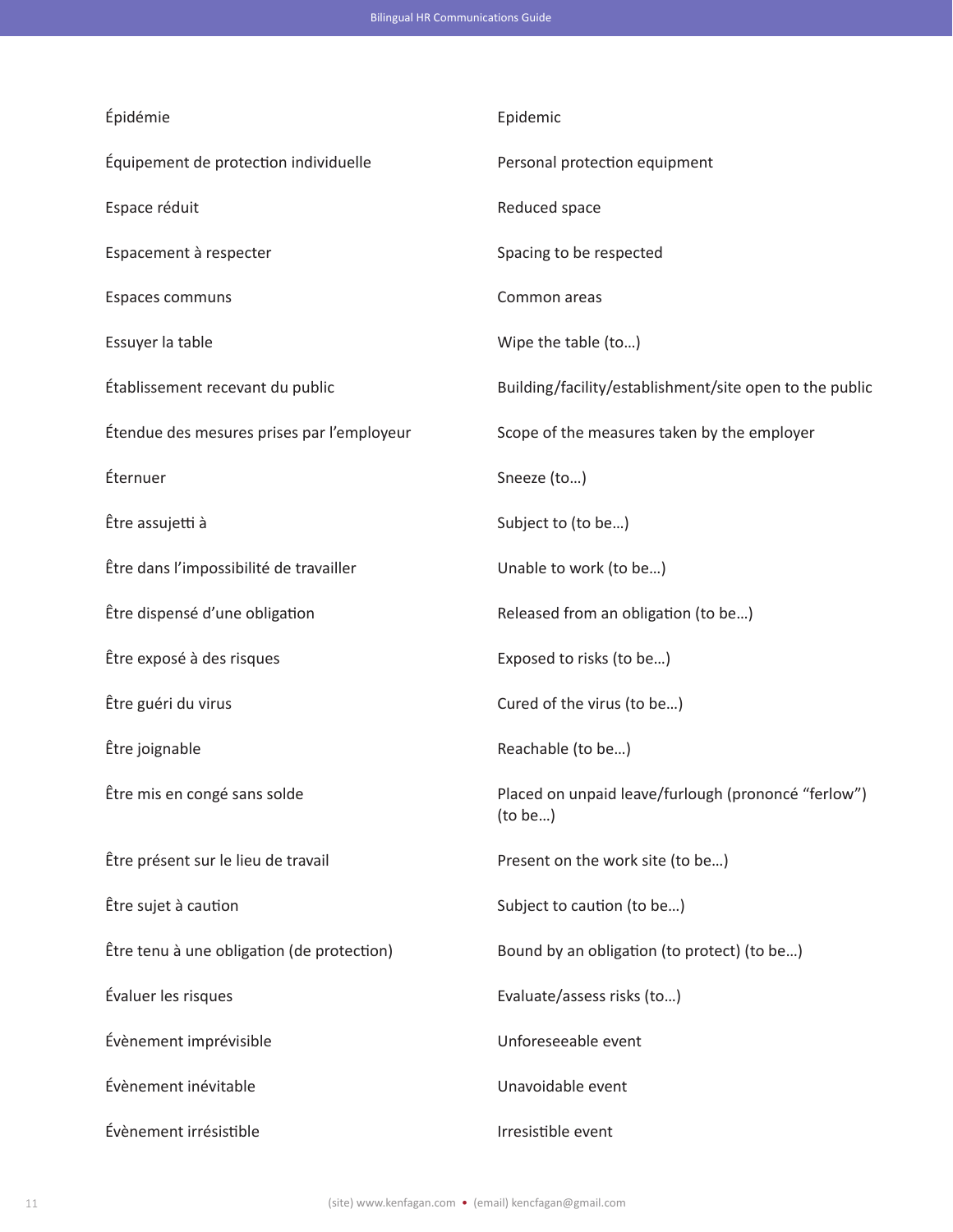## Évier Sink

Éviter des risques le plus possible  $\qquad \qquad \text{Avoid risks as much as possible (to...)}$ Éviter les effets de… Avoid the effects of… (to…)

Bilingual HR Communications Guide

Éviter des licenciements économiques Avoid dismissals on economic grounds (to…) Exposé à (des risques) Exposed to (risks)



| Faible intensité                            | Low intensity                                                                 |
|---------------------------------------------|-------------------------------------------------------------------------------|
| Faire appliquer                             | Ensure application of (to)                                                    |
| Faire face à l'épidémie                     | Deal with/cope with the epidemic (to)                                         |
| Faisabilité                                 | Feasibility                                                                   |
| Faute d'imprudence                          | Recklessness                                                                  |
| Faute grave                                 | Serious negligence                                                            |
| Faute inexcusable                           | Gross negligence                                                              |
| Faute personnelle                           | Personal fault                                                                |
| Faux-négatif                                | False negative                                                                |
| Faux-positif                                | False positive                                                                |
| Fermeture temporaire d'un établissement     | Temporary closure of a site                                                   |
| Fiche d'information                         | Information sheet                                                             |
| Filtrage des entrées et sorties des clients | Screening of clients coming in and out of/entering or leaving<br>the premises |
| Flambée                                     | Outbreak                                                                      |
| Forte fièvre                                | High fever                                                                    |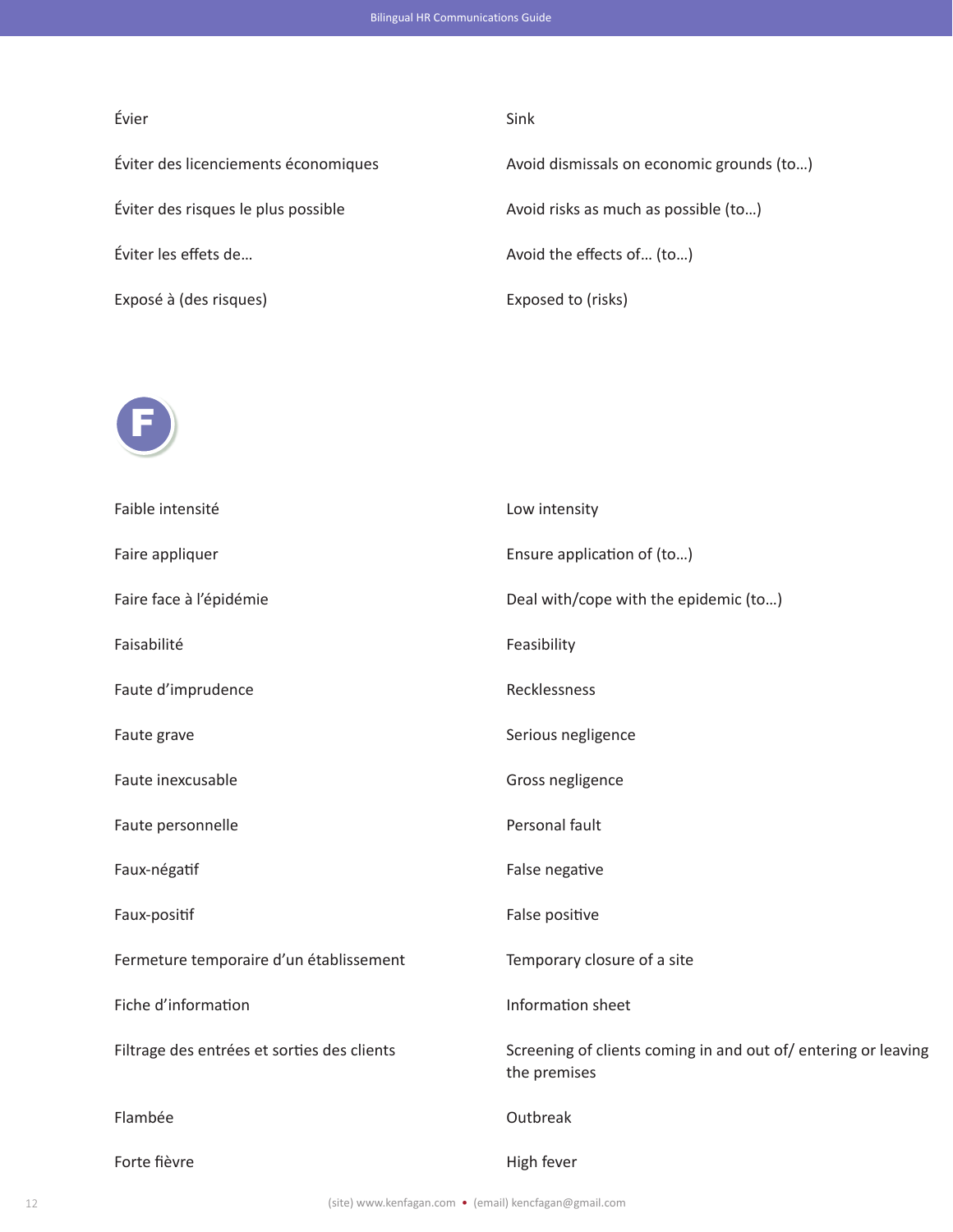| Force majeure                                                                                    | Force Majeure/Act of God                    |
|--------------------------------------------------------------------------------------------------|---------------------------------------------|
| Formaliser par écrit                                                                             | Formalize in writing (to )                  |
| Formation sur l'emploi des équipements de protection Training on how to use protection equipment |                                             |
| Former les salariés aux nouvelles méthodes de travail                                            | Train employees in new working methods (to) |
| Fort probable                                                                                    | Highly likely                               |
| Foyer de contagion                                                                               | Cluster                                     |
| Frais engagés                                                                                    | Expenses incurred                           |
| Frais professionnels                                                                             | <b>Business expenses</b>                    |
| Frais réels                                                                                      | <b>Actual expenses</b>                      |



| Gant                | Glove                  |
|---------------------|------------------------|
| Gant de ménage      | Household rubber glove |
| Gel hydroalcoolique | Hand gel               |
| Geste barrière      | Barrier gesture        |
| Gestion de l'espace | Space management       |
| Gestion de crise    | Crisis management      |
| Gestion du temps    | Time management        |
| Gouttelette         | Droplet                |
| Grand public        | General public         |
| Grippe              | Flu                    |
| Guéri (du virus)    | Cured (of the virus)   |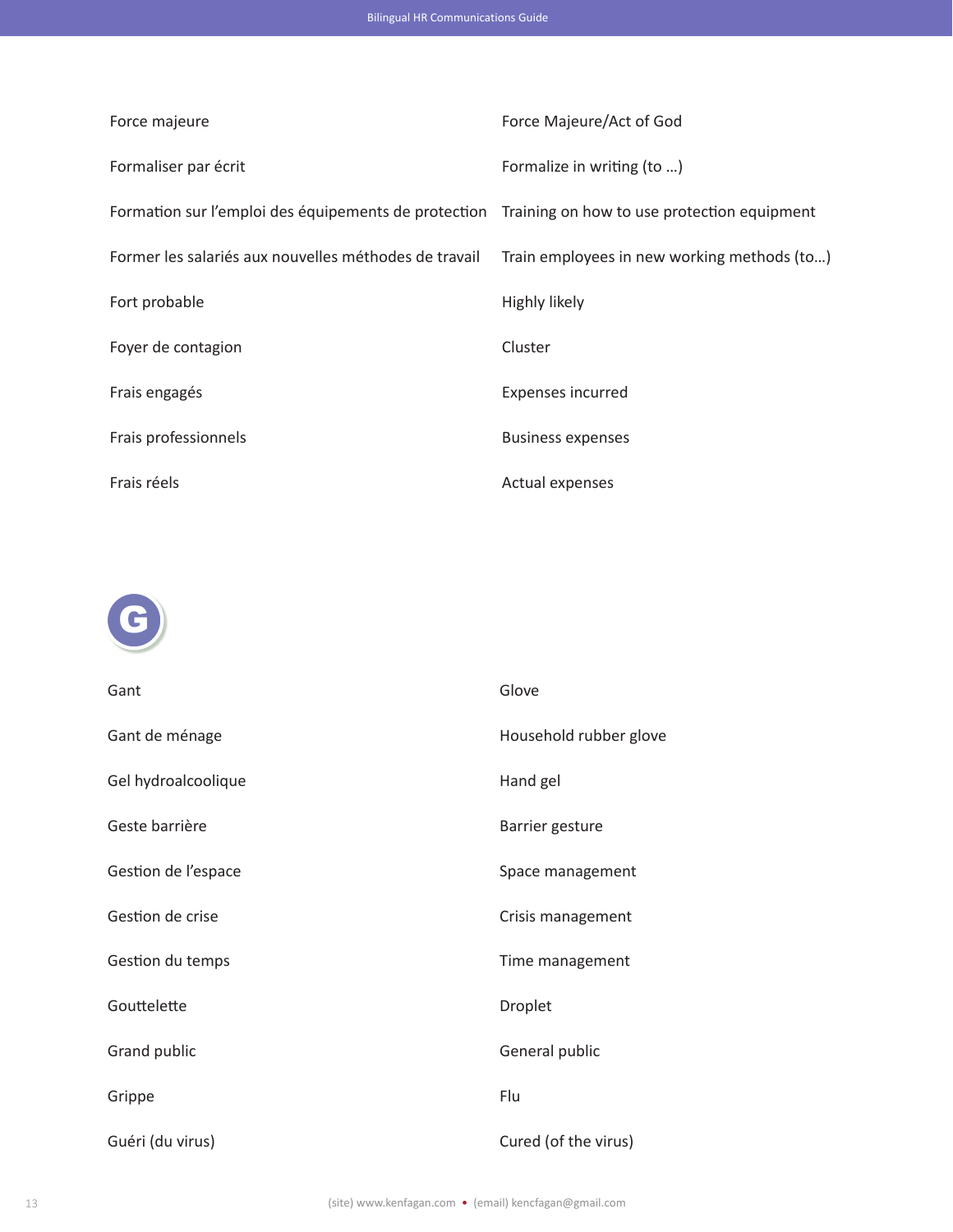

| Heures chômées                                | Unworked hours                             |
|-----------------------------------------------|--------------------------------------------|
| Heures consécutives                           | Consecutive/straight hours                 |
| Heures pendant lesquelles (les)               | Hours during which (the)                   |
| Heures (hebdomadaires) réellement travaillées | (Weekly) hours actually/effectively worked |
| Horodatage électronique                       | Electronic time stamping                   |
| Horodateur                                    | Time stamp                                 |
| Horaire de travail habituellement pratiqué    | Normal working hours                       |



| Il est (ainsi) fortement recommandé de            | It is (therefore) strongly recommended to                                   |
|---------------------------------------------------|-----------------------------------------------------------------------------|
| Immunité                                          | Immunity                                                                    |
| Immunité collective                               | Herd immunity                                                               |
| Impératif de sécurité                             | Safety requirement                                                          |
| Impliquer en amont les représentants du personnel | Involve the staff representatives beforehand (to)                           |
| Imposer la prise de jours de congés payés         | Require the taking of paid leave (to)                                       |
| Imposer quelque chose de manière automatique      | Automatically impose something (to)                                         |
| Imposer un contrôle de température à l'entrée     | Require that employees have their temperature taken<br>at the entrance (to) |
| Imprévisibilité                                   | Unforeseeability                                                            |
| Improbabilité                                     | Unlikelihood / Improbability                                                |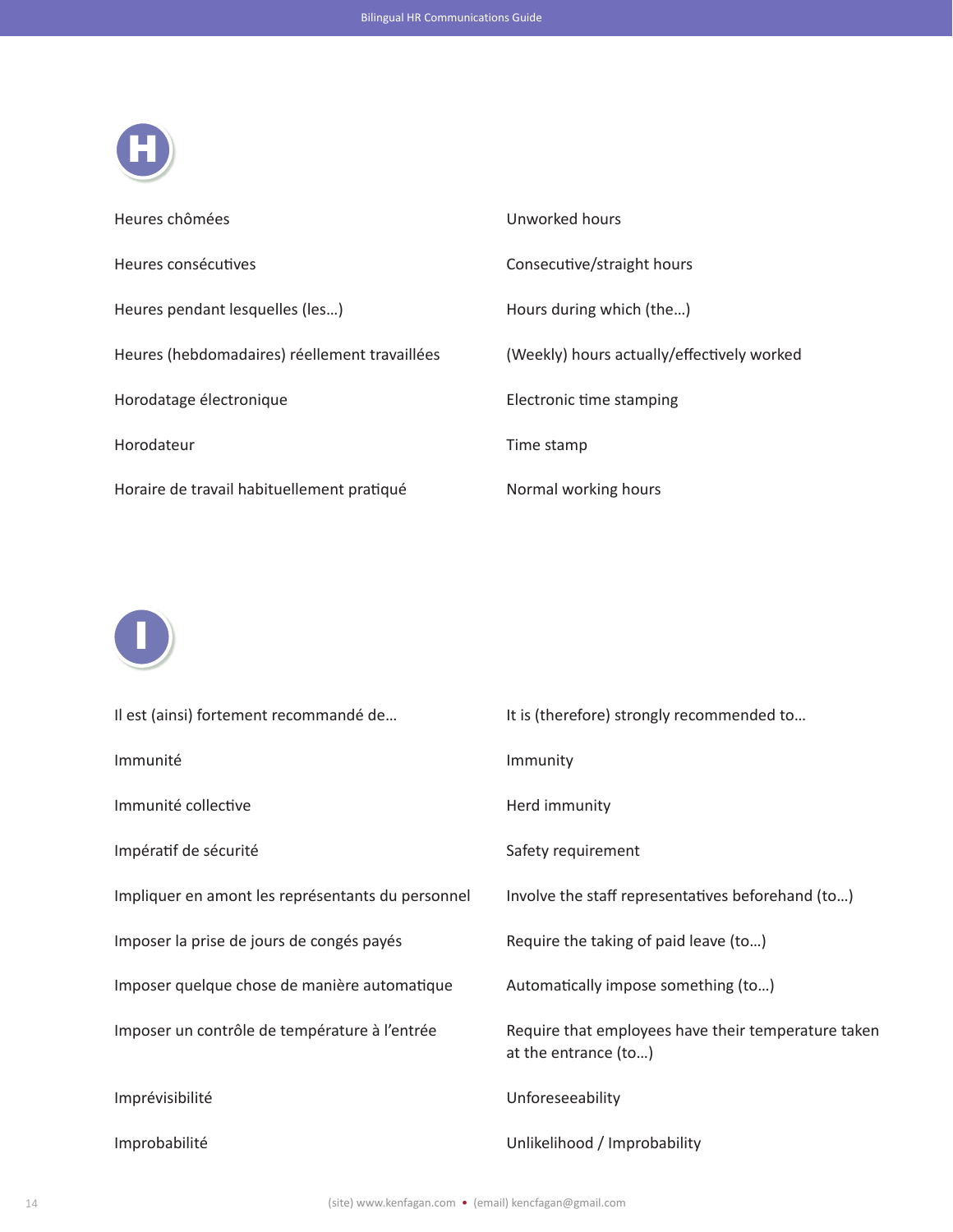| Improbable                                 | Unlikely/Improbable                  |
|--------------------------------------------|--------------------------------------|
| Incertitude                                | Uncertainty                          |
| Inciter vivement                           | Strongly encourage (to)              |
| Individualisation de l'activité partielle  | Individualization of short-time work |
| Inexécution du contrat de travail          | Breach of the employment contract    |
| Inquiétude légitime                        | Legitimate concern                   |
| Instance représentative du personnel (IRP) | Employee representative institution  |
| Intempérie                                 | <b>Bad weather</b>                   |
| Interactions sociales                      | Social interactions                  |
| Interdiction de voyager                    | Travel ban                           |
| Intéressement                              | Optional/voluntary profit-sharing    |
| Intuber                                    | Intubate (to)                        |
| IRP (Instance représentative du personnel) | Employee representative institution  |



| Joignable                                           | Reachable                                                              |
|-----------------------------------------------------|------------------------------------------------------------------------|
| Jour de congé                                       | Day off                                                                |
| Jour de repos                                       | Rest day                                                               |
| Jusqu'à nouvel ordre                                | Until further notice                                                   |
| Justifier avoir pris toutes les mesures prévues par | Prove that all of the measures provided for by have<br>been taken (to) |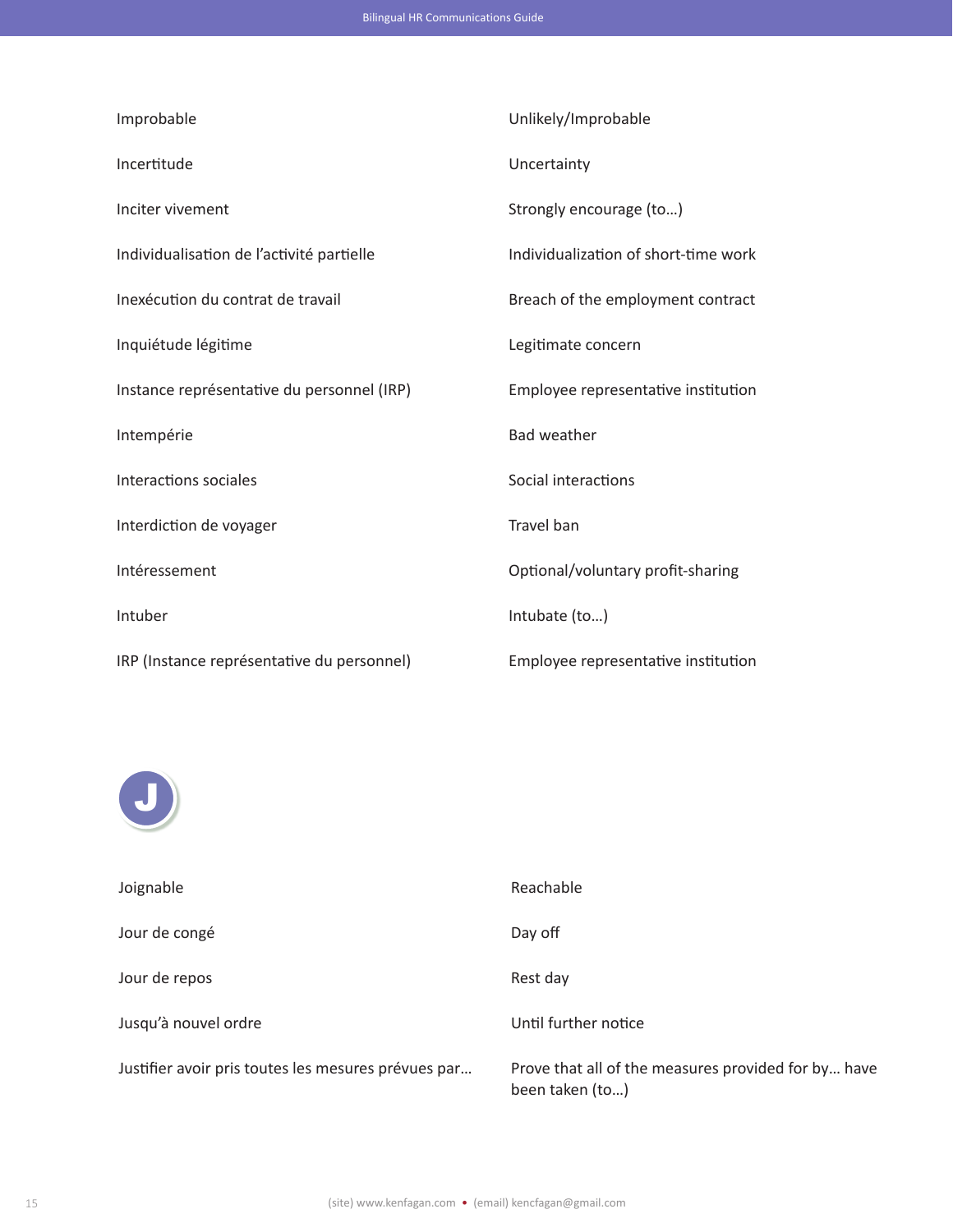

Kit de nettoyage Cleaning kit



| Laver à l'eau et au savon                                          | Wash with soap and water (to)                        |
|--------------------------------------------------------------------|------------------------------------------------------|
| L'employeur est tenu à une obligation de protection                | The employer is bound by an obligation to protect    |
| Le reste est à charge pour l'entreprise                            | The rest / balance to be paid by/due by the employer |
| Lettre recommandée avec accusé /<br>avis de réception (LRAR) (par) | Registered mail with acknowledgement of receipt (by) |
| Lieu clos                                                          | <b>Enclosed space</b>                                |
| Lieu de pause                                                      | Break area                                           |
| Limité au strict nécessaire                                        | Limited to what is strictly necessary                |
| Limiter au plus bas le risque                                      | Minimize the risk as much as possible (to)           |
| Lingette désinfectante                                             | Cleaning wipe                                        |
| Liste de contrôle                                                  | Checklist                                            |
| LRAR (par)                                                         | Registered mail with acknowledgement of receipt (by) |
| Lunettes de sécurité                                               | Safety glasses                                       |
| Lutter contre la propagation du virus                              | Combat the spread of the virus (to)                  |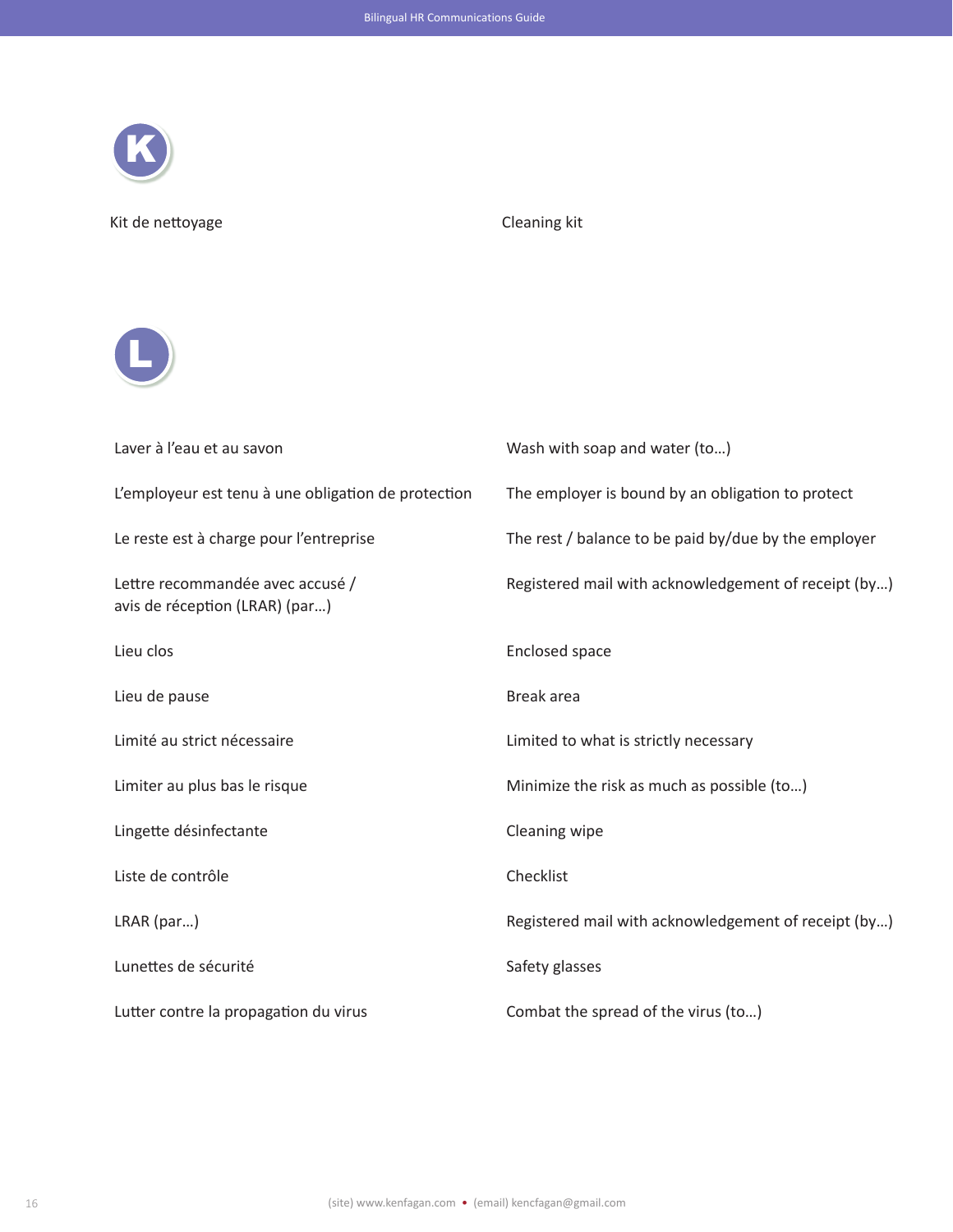| Maintenir le dialogue social                     | Continue employer-employee dialogue (to)              |
|--------------------------------------------------|-------------------------------------------------------|
| Maintenu au poste de travail (être)              | Remain at one's workstation (to)                      |
| Majoration                                       | Increase                                              |
| Majorer                                          | Increase (to)                                         |
| Maladie professionnelle                          | Occupational illness/disease                          |
| Marquage (placé) au sol                          | Marking placed on the floor / Floor marking           |
| Marqueur (distanciation sociale)                 | Marker (social distancing)                            |
| Masque                                           | Mask / Face mask                                      |
| Masque barrière                                  | <b>Barrier mask</b>                                   |
| Masque grand public / en tissu                   | Mask for the general public / Cloth mask              |
| Masque chirurgical                               | Surgical mask                                         |
| Méconnaître une obligation                       | Breach an obligation (to)                             |
| Menace                                           | Threat                                                |
| Menacer                                          | Threaten (to)                                         |
| Mesure d'urgence                                 | <b>Emergency measure</b>                              |
| Mesures (de prévention) les plus pertinentes     | Most relevant (prevention) measures                   |
| Mettre en cause la responsabilité de l'employeur | Bring an action for liability against the employer    |
| Mettre en danger la santé des salariés           | Endanger employee health (to )                        |
| Mettre hors service                              | Put/place out of service (to)                         |
| Mettre quelqu'un en télétravail                  | Place/out someone on teleworking                      |
| Mis en congé sans solde                          | Placed on unpaid leave / furlough (prononcé "ferlow") |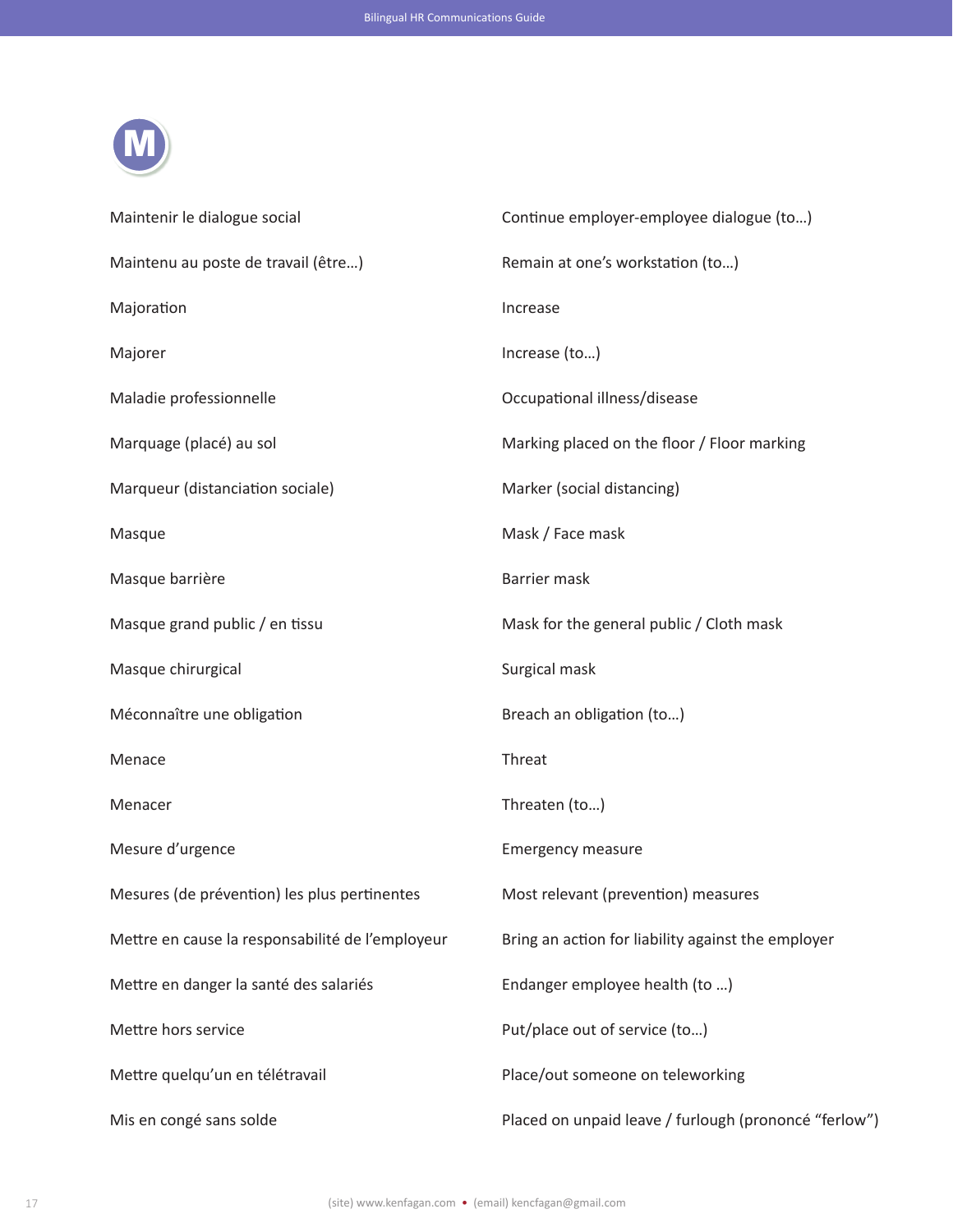| Mise en place de barrières de protection              | Setting up of protection barriers                    |
|-------------------------------------------------------|------------------------------------------------------|
| Mise en place d'une organisation et de moyens adaptés | Setting up of appropriate organization and resources |
| Modalité de calcul                                    | Calculation method                                   |
| Modalité d'organisation de travail                    | Work organization method                             |
| Motif raisonnable de penser que                       | Reasonable ground to think that                      |
| Moucher son nez                                       | Blow one's nose                                      |



| Navette                                      | Shuttle bus                                           |
|----------------------------------------------|-------------------------------------------------------|
| Nettoyer                                     | Clean (to)                                            |
| Nettoyer les surfaces                        | Clean the surfaces (to)                               |
| Niveau d'exposition aux risques              | Risk exposure level                                   |
| Niveau de confiance (élevé/faible)           | (High/low) level of confidence                        |
| Nombre (relativement) important de personnes | (Relatively) large (pas "important") number of people |
| Norme de distance visuelle                   | Visual distance standard                              |
| Non détecté                                  | Undetected                                            |



Obligation de protection and a control of Collection Collection Collection Collection Collection Collection Collection Collection Collection Collection Collection Collection Collection Collection Collection Collection Coll

Obligation de moyen by a set efforts obligation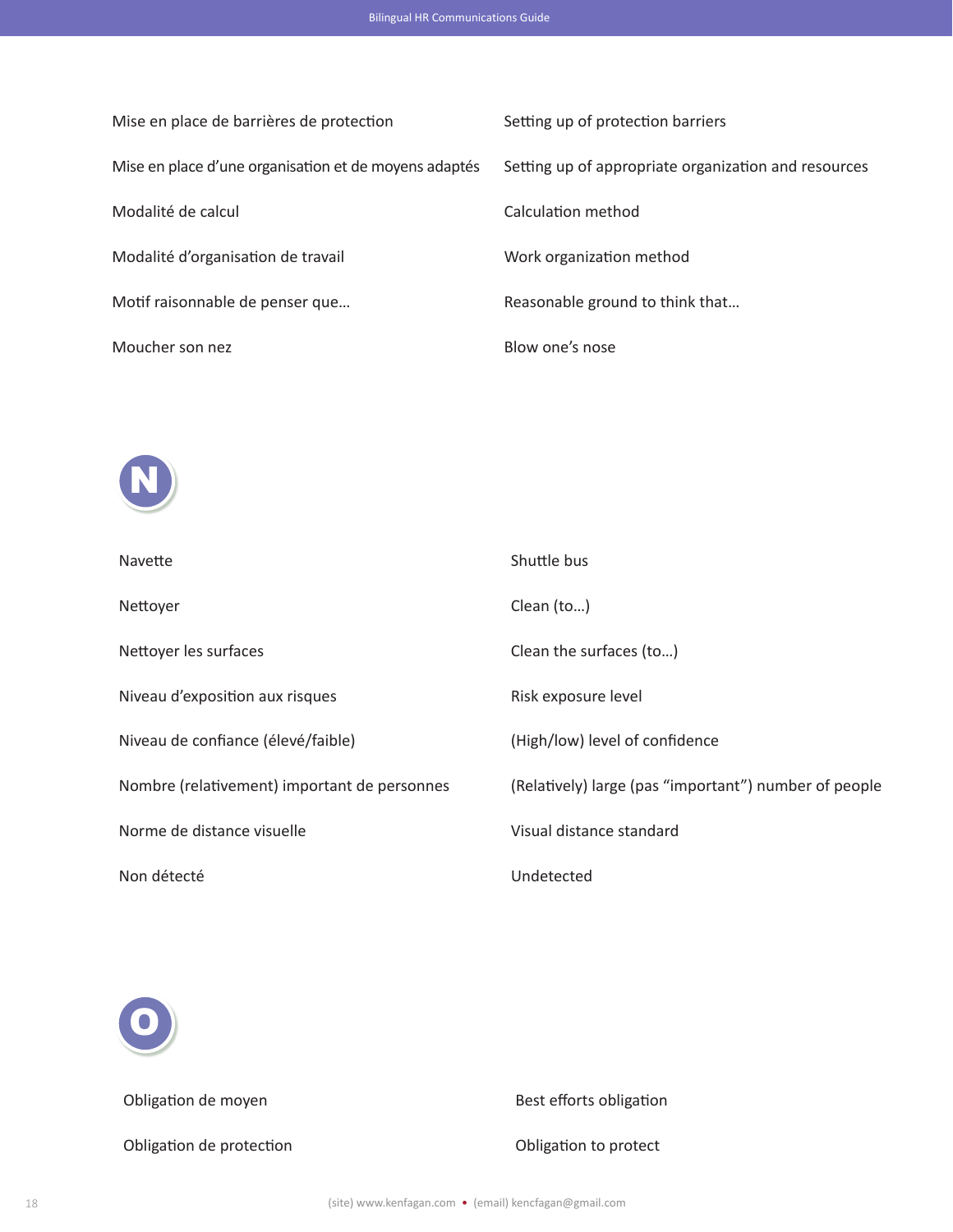|  | <b>Bilingual HR Communications Guide</b> |  |
|--|------------------------------------------|--|
|--|------------------------------------------|--|

| Obligation de prudence                          | Duty of care                                                  |
|-------------------------------------------------|---------------------------------------------------------------|
| Obligation de résultat                          | Obligation to achieve a specific result                       |
| Obligation de sécurité et santé au travail      | Employer's obligation to ensure employee health<br>and safety |
| Obligation qui en découle pour le salarié       | Employee's resulting obligation                               |
| Occupation                                      | Occupancy                                                     |
| Opérer une distinction entre                    | Make a distinction between                                    |
| Ouvrir droit au versement de (à/pour quelqu'un) | Entitle (someone) to the payment of                           |
|                                                 |                                                               |



| Parapher                              | Initial (to)                        |
|---------------------------------------|-------------------------------------|
| Par écrit                             | In writing                          |
| Pas de cumul entre A et B             | A and B cannot be combined          |
| Pandémie                              | Pandemic                            |
| Participation (légale aux résultats)  | Mandatory/obligatory profit-sharing |
| Parvenir à un accord                  | Reach an agreement (to)             |
| Passible d'une sanction disciplinaire | Liable to a disciplinary sanction   |
| Pause échelonnée                      | Staggered break                     |
| Pénurie                               | Shortage                            |
| Périmètre                             | Scope (pas "perimeter")             |
| Période d'incubation                  | Incubation period                   |
| Période (prévisible) de sous-emploi   | (Estimated) underemployment period  |
| Période d'urgence sanitaire           | Health emergency period             |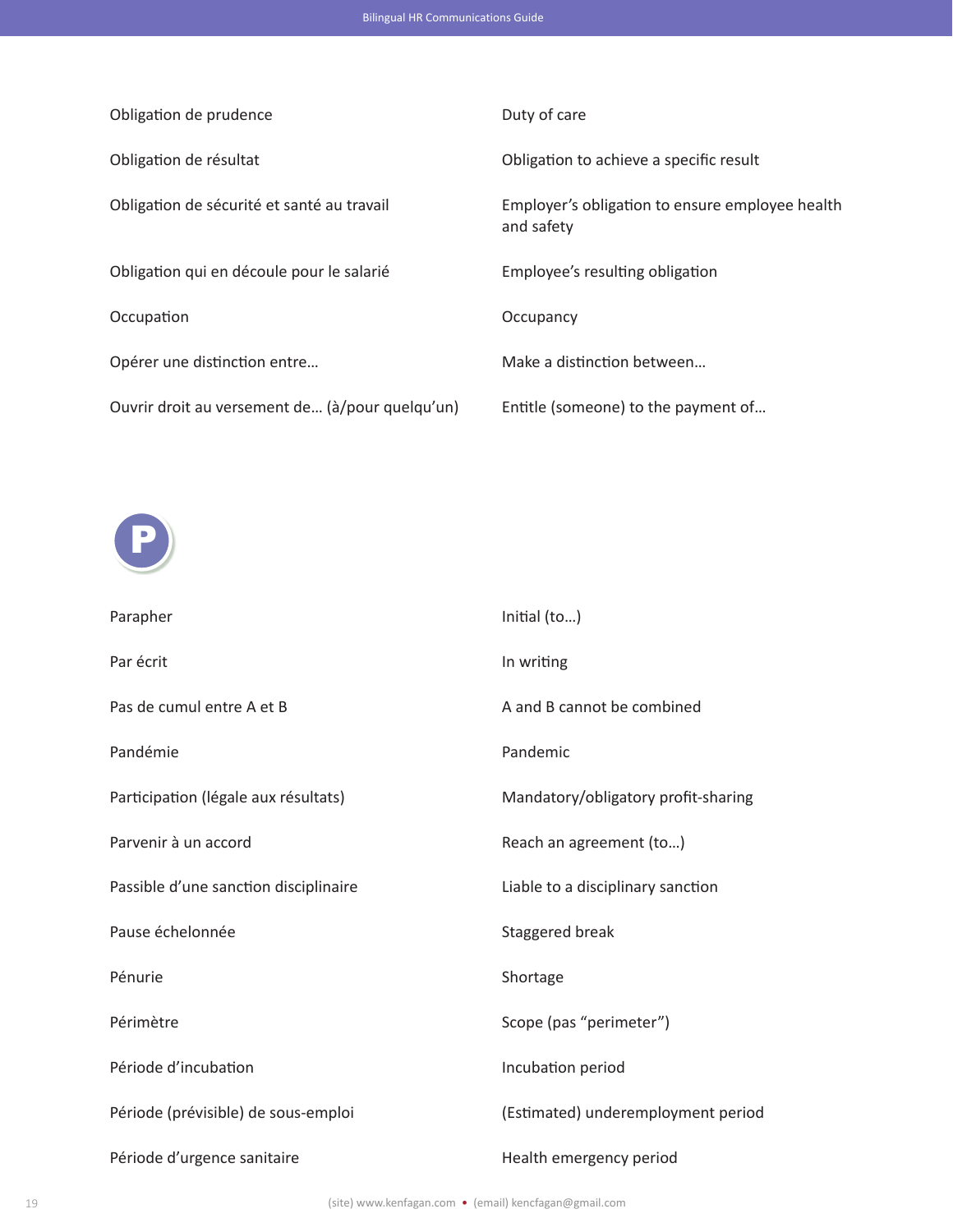| Périodicité                          | Frequency                                            |
|--------------------------------------|------------------------------------------------------|
| Personne atteinte                    | Infected person                                      |
| Personne désignée à cet effet        | Person designated for this purpose                   |
| Personne morale                      | Legal entity                                         |
| Personne physique                    | Natural person                                       |
| Personne porteuse                    | Carrier                                              |
| Personne vulnérable                  | Vulnerable person                                    |
| Pertinence des actions de prévention | Relevancy of prevention actions                      |
| PGE (prêt garanti par l'État)        | Loan guaranteed by the State / State-guaranteed loan |
| Phase de redémarrage                 | Restart phase                                        |
| Plafond                              | Ceiling/Maximum                                      |
| Plafonné à                           | Capped at (pas "to")                                 |
| Plancher                             | Floor/minimum                                        |
| Plage horaire                        | Time slot                                            |
| Plage de pause                       | Break time slot                                      |
| Plage de travail                     | Work time slot                                       |
| Plan de continuité d'activité        | Business continuity plan                             |
| Plan de sauvegarde de l'emploi       | Redundancy Plan (UK)/Downsizing Plan (US)            |
| Poignée de porte                     | Door handle                                          |
| Poing-à-poing                        | Fist bump                                            |
| Point régulier (faire un)            | Regular review /progress report (to hold a)          |
| Porter des gants                     | Wear gloves (to)                                     |
| Porter un masque (en permanence)     | Wear a mask (at all times) (to)                      |
| Porteur (sain)                       | (Asymptomatic / healthy) carrier                     |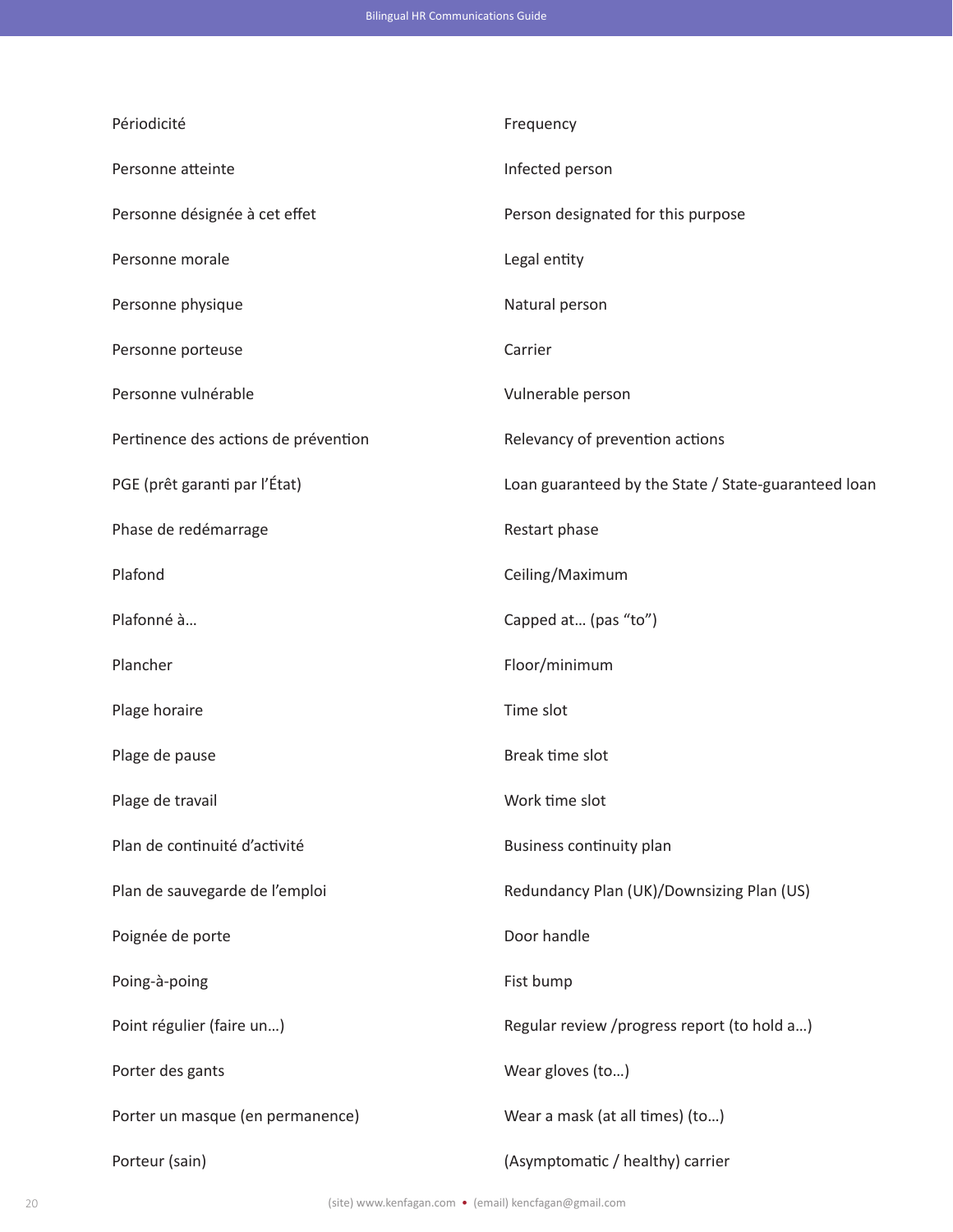Poser des congés payés **Request permission to take days off / a paid leave (to...)** Poste de travail (de bureau) (Office) work station Potentiellement contaminé **Potentially contaminated** Poursuite pleine et entière de l'activité Full and complete business continuity Poussée **Outbreak** Précaution (pour la santé) (Health) precaution Préciser le motif de recours à… Specify the reason for the use of… (to…) Prendre des précautions  $\qquad \qquad$  Take precautions (to...) Présent (sur le lieu de travail) Present (on the work site) Préserver les salariés du danger en entre protect employees from danger Prêt garanti par l'État (PGE) Casas de loan guaranteed by the State / State-guaranteed loan Prise de température systématique subsetion de la Systematic taking of temperature Problème d'approvisionnement supply/procurement problem Problème de santé préexistant en existing problement problement problement problement problement problement pro Préconiser Recommend (to...) Prime exceptionnelle de pouvoir d'achat Exceptional purchasing power bonus Procédure d'urgence en entre la comme de la contraste de la contraste Emergency procedure Prolonger des mesures **Extend measures** (to...) Prolonger jusqu'à... extend until ... (to...) Promiscuité Overcrowding (pas "promiscuity") Promouvoir la santé Promote health (to...) Propagation Spread Propagation dans la communauté Community spread Propagation rapide Fast/quick/rapid spread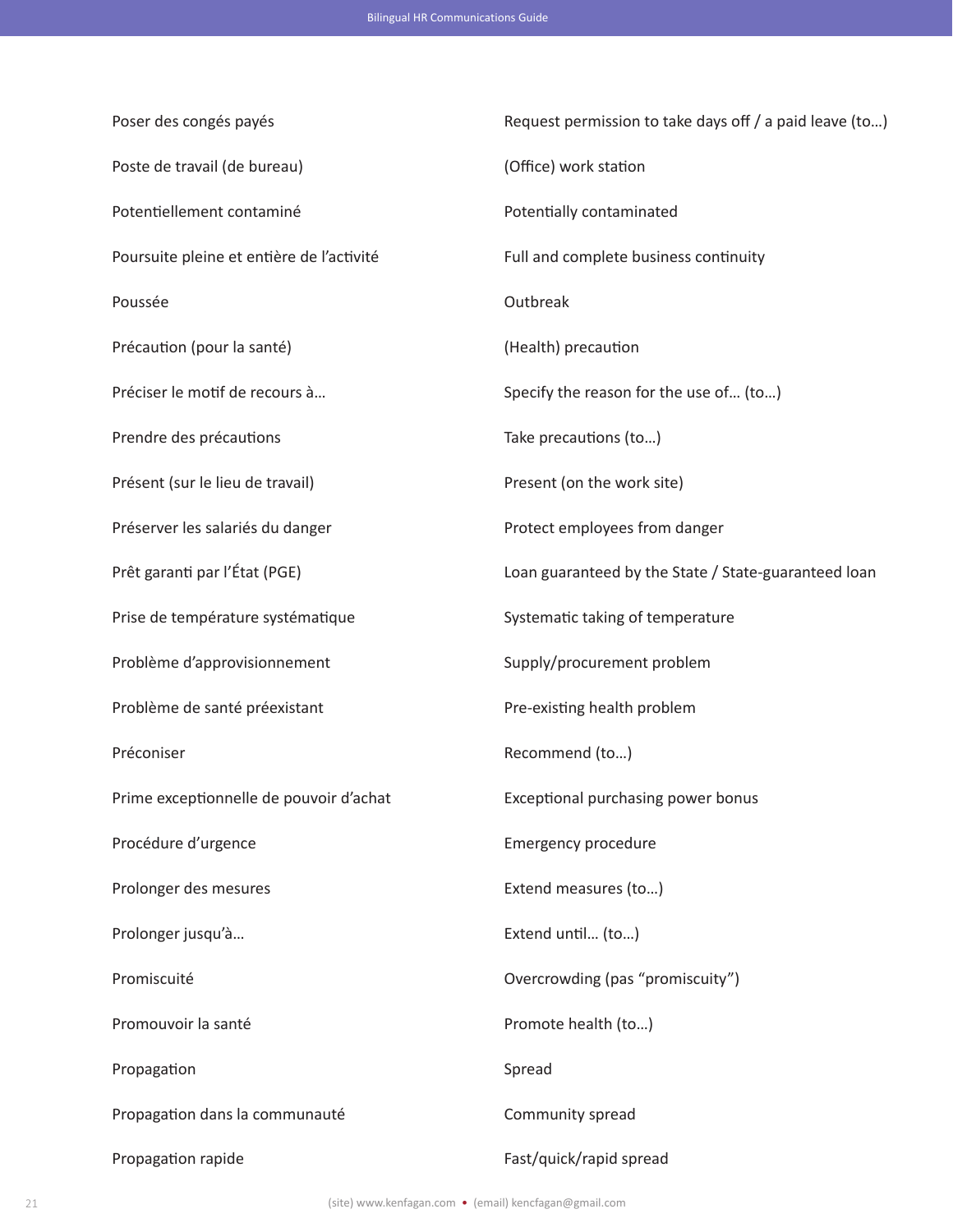Propager Spread (to...)

PSE (Plan de sauvegarde de l'emploi) Redundancy Plan (UK)/Downsizing Plan (US)



| Quantité suffisante                      | Sufficient quantity                                          |
|------------------------------------------|--------------------------------------------------------------|
| Quel que soit l'effectif de la société   | Regardless of the company's headcount/number<br>of employees |
| Quelle que soit leur ancienneté          | Regardless of their seniority/length of service              |
| Question (en) (les salariés en question) | Concerned (the employees concerned)                          |
| Quitter son poste de travail             | Leave one's work station (to)                                |
| Quotidiennement                          | Daily                                                        |



| Raccourcir une procédure     | Shorten a procedure (to )       |
|------------------------------|---------------------------------|
| Ralentir                     | Slow down (to )                 |
| Rampe d'escalier             | Handrail/banister               |
| Rappel des gestes barrières  | Reminder of barrier gestures    |
| Réactivation                 | Reactivation                    |
| Réactualiser des mesures     | Update measures (to)            |
| Rechute                      | Relapse                         |
| Recommandé électronique (en) | Electronic registered mail (by) |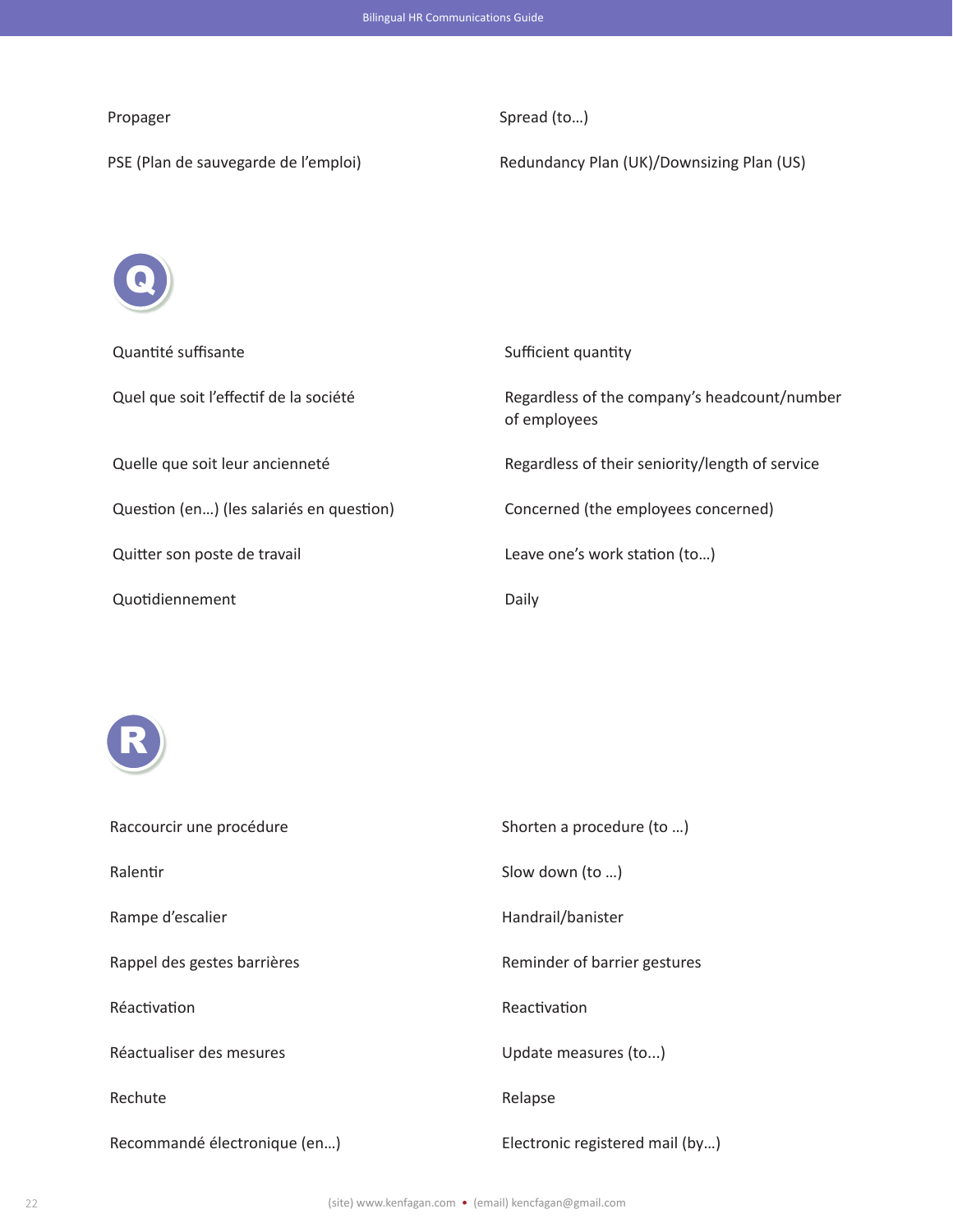| Recours au télétravail                                | Use of teleworking                                  |
|-------------------------------------------------------|-----------------------------------------------------|
| Réduction de la capacité des sièges                   | Reduction of seating capacity                       |
| Réduction du temps de travail                         | Reduction of working time                           |
| Réévaluer les risques                                 | Re-evaluate/reassess the risks (to)                 |
| Réexamen des critères                                 | Re-examination of criteria                          |
| Regroupement                                          | Gathering                                           |
| Réinfection                                           | Reinfection                                         |
| Relancer l'économie                                   | Revive/boost/stimulate/revitalize the economy (to ) |
| Rémunération antérieure brute                         | Gross prior remuneration                            |
| Réparation intégrale du préjudice                     | Full reparation of the loss                         |
| Répartition des heures travaillées et non travaillées | Breakdown of worked and unworked hours              |
| Reporter des congés payés après le 31 mai             | Postpone/defer paid leave until after 31 May (to)   |
| Reporter le paiement                                  | Defer/postpone payment (to)                         |
| Reprendre le travail                                  | Go back to work/ return to work (to)                |
| Représentant du personnel                             | Staff representative                                |
| Reprise anticipée d'activité                          | Early resumption of activity                        |
| Reprise de l'économie                                 | Recovery/Revival/Rebound of the economy             |
| Reprise progressive de l'activité                     | Gradual resumption of activity                      |
| Reprise rapide et sécurisée de l'activité             | Fast and safe resumption of activity                |
| Respecter et faire respecter                          | Comply with and have others comply with (to )       |
| Respecter strictement                                 | Fully comply with (to)                              |
| Responsable pénalement                                | Criminally liable                                   |
| Responsabilité civile et pénale                       | Civil and criminal liability                        |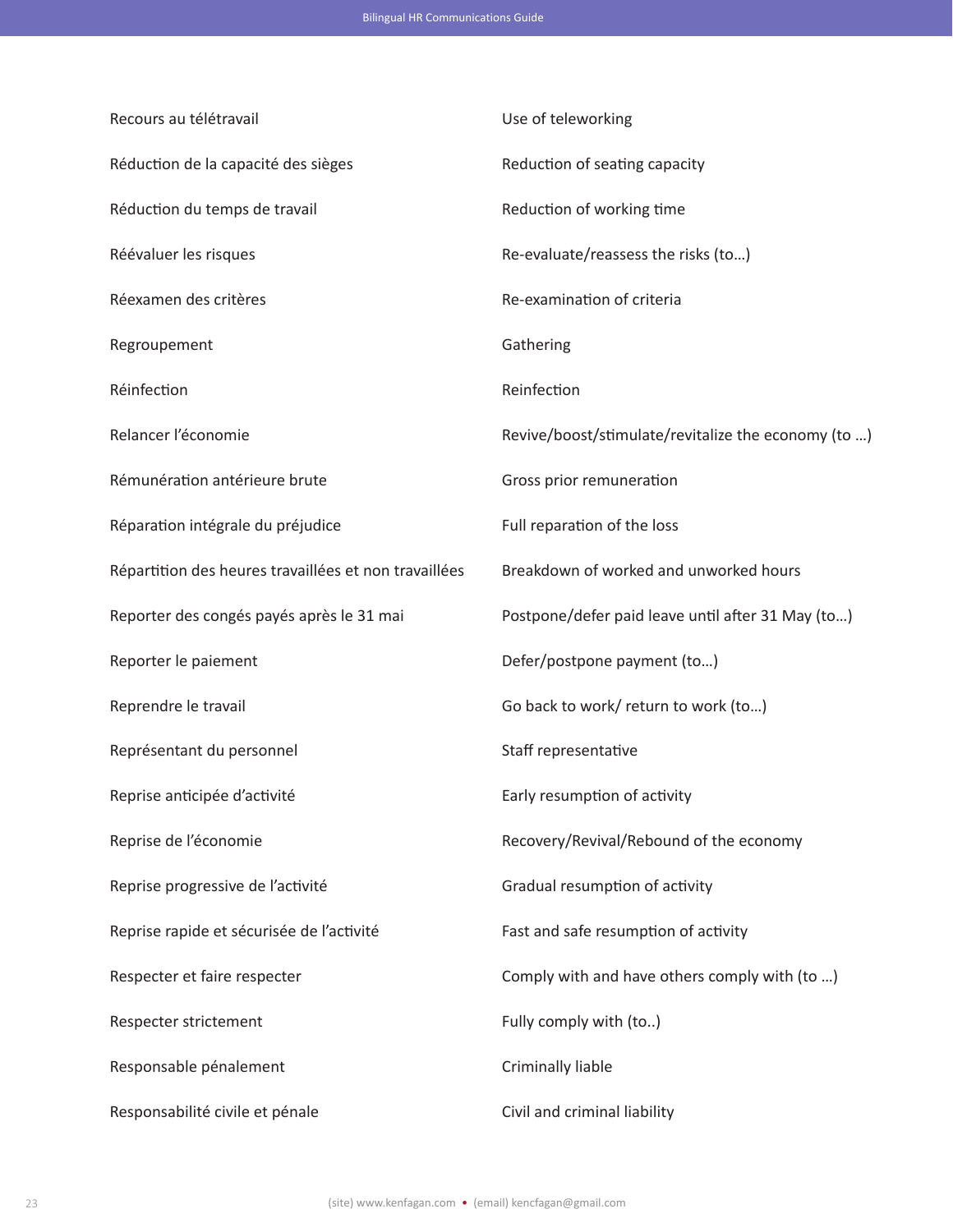Responsabiliser ses collaborateurs Give responsibility/more responsibility to one's associates/employees (to…) Restaurant d'entreprise company restaurant Rester chez soi Stay at home/self-isolate/be confined (to...) Restreindre l'accès au locaux Limit/restrict access to the premises (to…) Retard **Delay** Retomber malade Get sick again (to...) Retourner en entreprise entertainment of the Go back to work/return to work (to...) Rhume **Cold** Rien n'empêche l'employeur de… There is no reason why an employer cannot… Rincer à l'eau  $\blacksquare$  and  $\blacksquare$  are  $\blacksquare$  and  $\blacksquare$  are  $\blacksquare$  and  $\blacksquare$  are  $\blacksquare$  and  $\blacksquare$  are  $\blacksquare$  and  $\blacksquare$  are  $\blacksquare$  and  $\blacksquare$  are  $\blacksquare$  and  $\blacksquare$  are  $\blacksquare$  and  $\blacksquare$  are  $\blacksquare$  and  $\blacksquare$  are  $\blacksquare$  an Risque d'une particulière gravité en entre la respecially serious risk Risque peut en masquer un autre (un…) One risk can conceal another Risque réduit d'autres de la comme de la comme de la Reduced risk Risque encouru and a control control and a control Risk incurred Risque professionnel Occupational (pas "professional") risk Risque professionnel inhérent à l'épidémie Occupational risk inherent to the epidemic Rompre un contrat and a contract (to..) Rupture conventionnelle individuelle/collective Individual/collective mutually agreed termination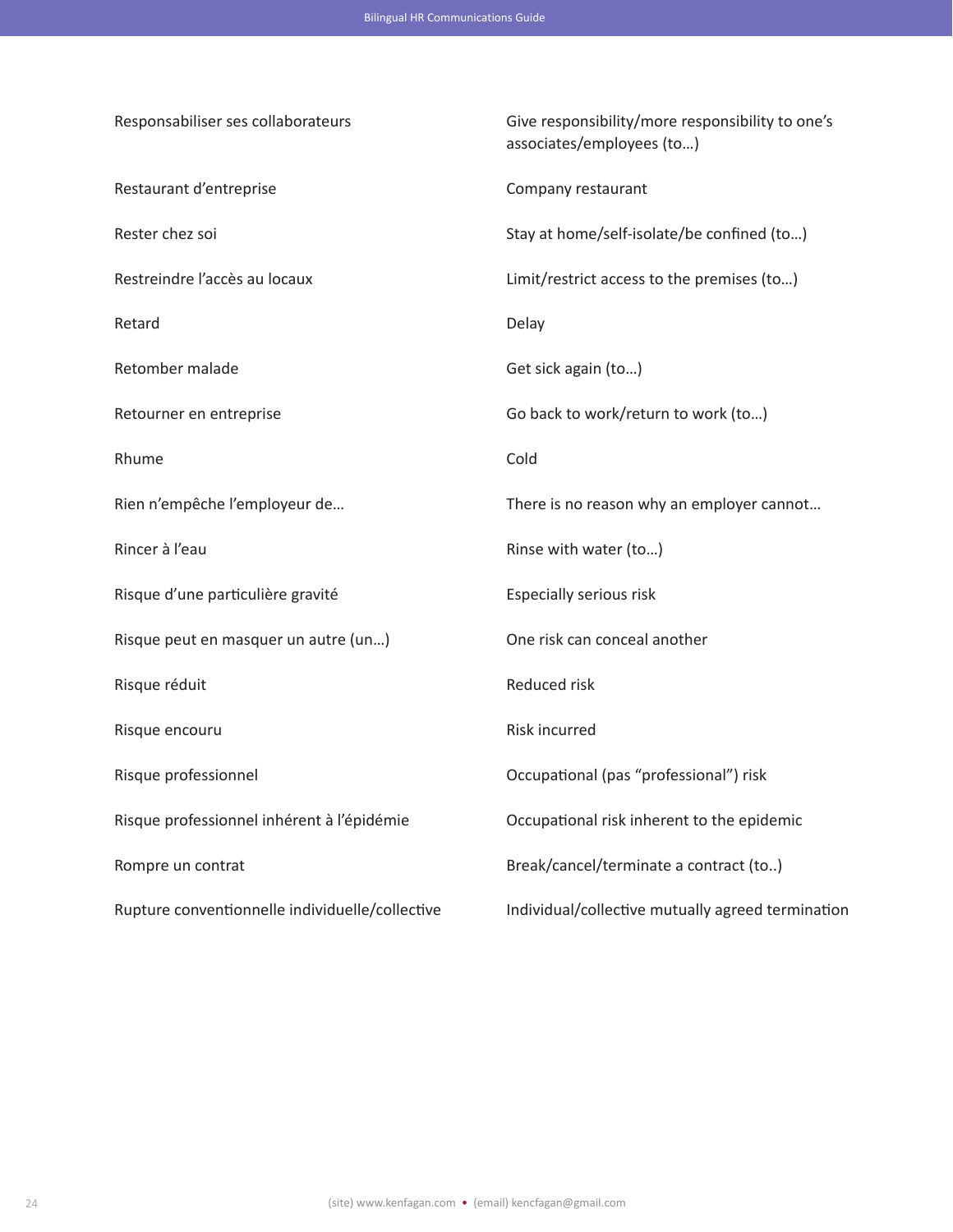

| Salaire                                | Salary                                                                       |
|----------------------------------------|------------------------------------------------------------------------------|
| Salaire brut                           | Gross salary                                                                 |
| Salaire net                            | Net salary                                                                   |
| Salarié                                | Employee                                                                     |
| Salarié à risque                       | Employee at risk                                                             |
| Salarié en sous-charge                 | Under-employed employee                                                      |
| Saluer quelqu'un                       | Greet someone (to)                                                           |
| Salut du pied                          | Foot shake                                                                   |
| Se prémunir de la propagation du virus | Protect oneself from the virus (to)                                          |
| Se réunir physiquement                 | Have an in-person / physical / face-to-face meeting (to)                     |
| Sèche-mains électrique                 | Hot air hand dryer                                                           |
| Sensibiliser                           | Make someone aware of something (to)/increase<br>awareness of something (to) |
| Servant d'assiette de                  | Used as the basis of                                                         |
| Seuil (du nombre de personnes)         | Threshold (of the number of people)                                          |
| Sièges face-à-face                     | Face-to-face seating                                                         |
| Signataire                             | Signatory                                                                    |
| Signature électronique                 | Electronic signature                                                         |
| Signature manuscrite                   | Handwritten signature                                                        |
| Simulateur                             | Simulator                                                                    |
| Situation de crises                    | Crisis situation                                                             |
| S'isoler                               | Self-isolate (to )                                                           |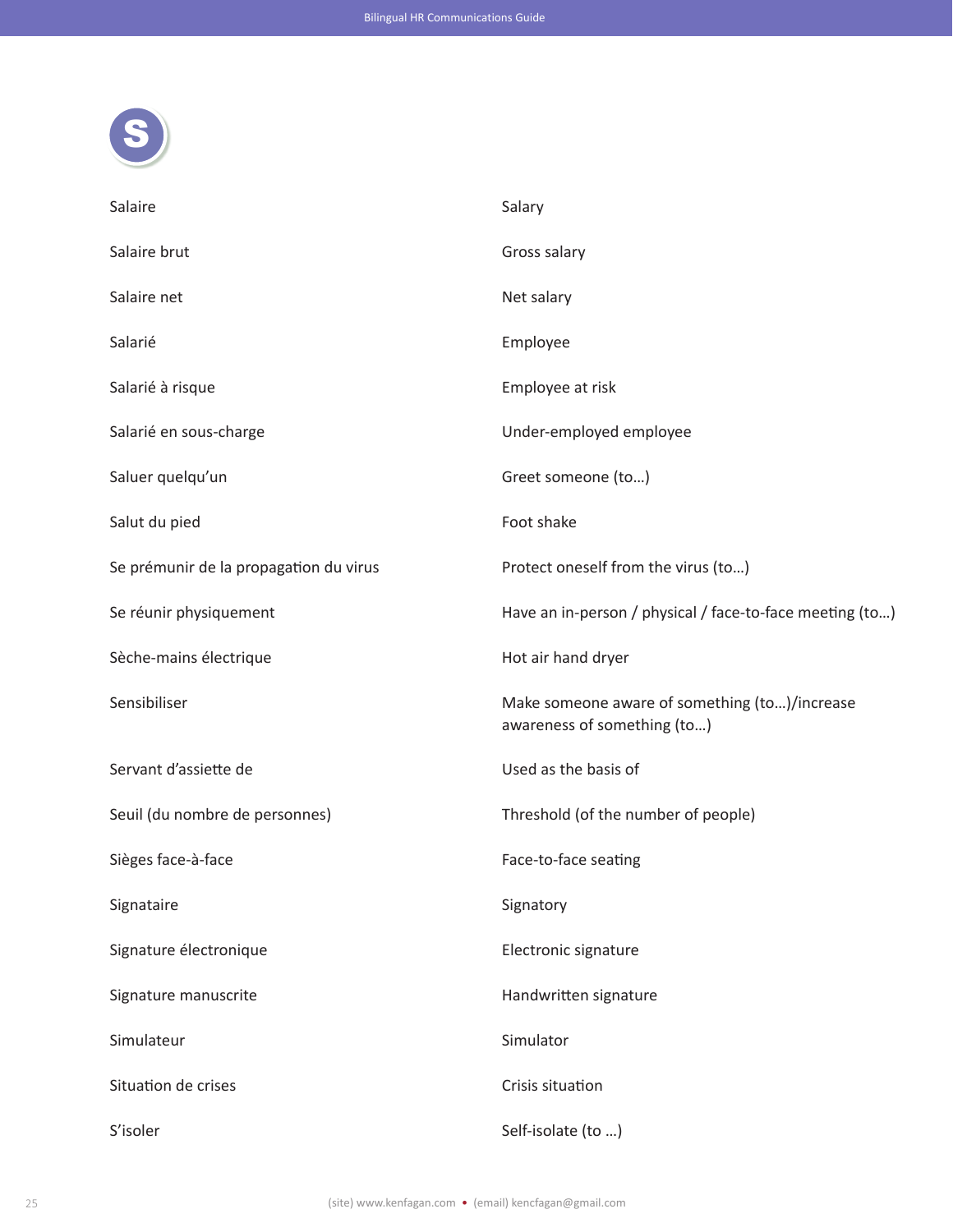| Si oui                              | If so                                            |
|-------------------------------------|--------------------------------------------------|
| Si non                              | If not                                           |
| <b>SMIC</b>                         | Minimum wage                                     |
| Solution pratique                   | Practical solution                               |
| Souris                              | Mouse (singulier)/Mice (pluriel)                 |
| Sous astreinte                      | Subject to a penalty                             |
| Sous-emploi                         | Underemployment                                  |
| Suivi individuel renforcé           | Closer individual monitoring                     |
| Sujet à caution                     | Subject to caution (to be)                       |
| Sur l'ensemble de l'année           | Throughout the year                              |
| Surface contaminée                  | Contaminated surface                             |
| Survenance d'un accident du travail | Occurrence of an occupational/workplace accident |
| Suspendre un contrat de travail     | Suspend an employment contract (to)              |
| Suspicion de contamination          | Suspicion of contamination                       |
| Symptôme                            | Symptom                                          |



| Tâche compartimentée  | Compartmentalized task |
|-----------------------|------------------------|
| Taux de remplissage   | Fill rate              |
| Télétravailleur       | Teleworker             |
| Temporairement        | Temporarily            |
| Temps de récupération | Recovery time          |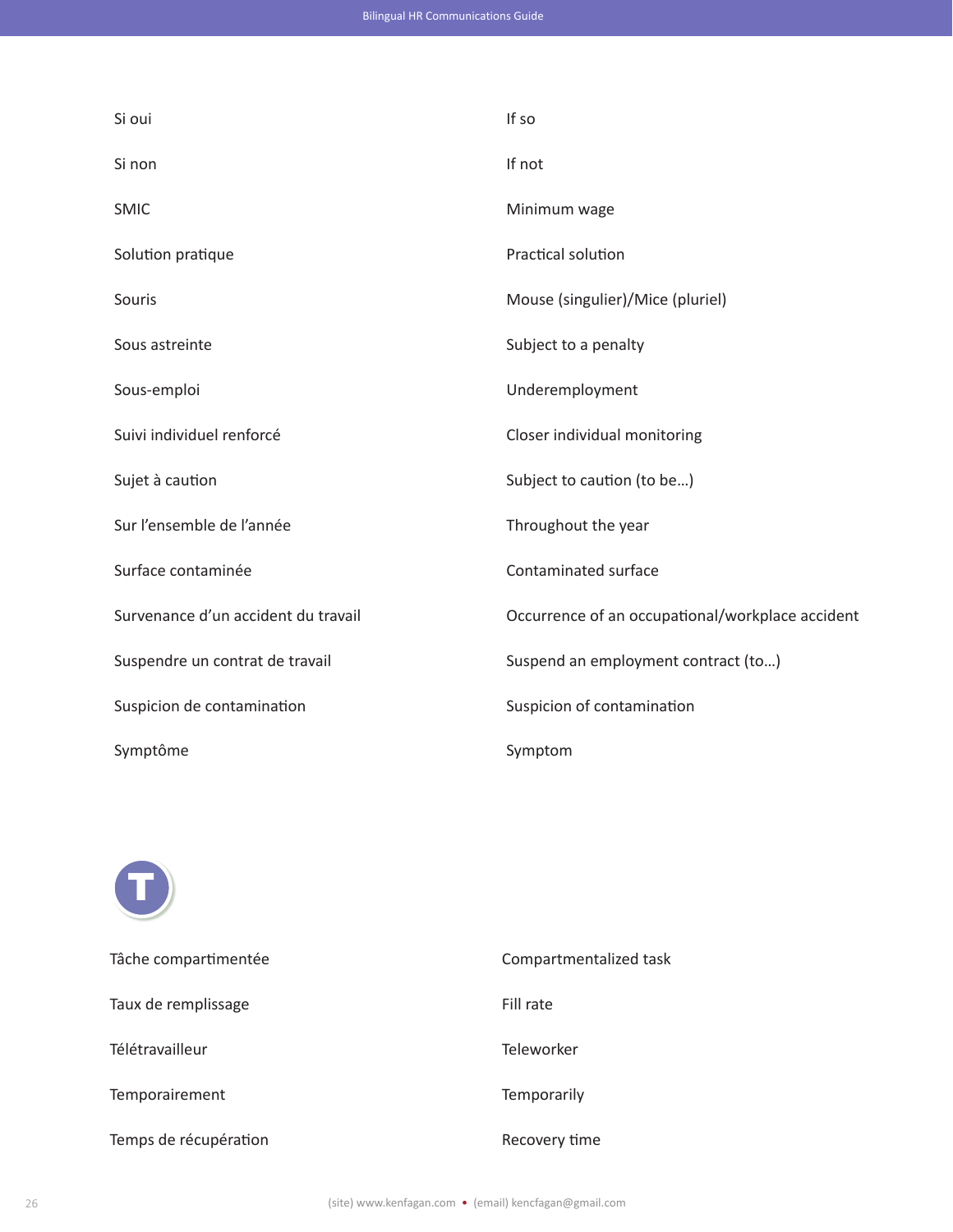| Tenir compte du changement des circonstances | Take account of/reflect the change of circumstances<br>(to) |
|----------------------------------------------|-------------------------------------------------------------|
| Tenir une réunion                            | Hold a meeting (to)                                         |
| Tenu à une obligation (de protection)        | Bound by an obligation (to protect) (to be)                 |
| Tomber malade                                | To get sick (US)/fall ill (UK)                              |
| Toucher de l'argent                          | Receive (pas "touch") money (to)                            |
| Tousser                                      | Cough (to) (prononcé "cauf")                                |
| Toutes les XX minutes                        | Every XX minutes                                            |
| Toux sèche                                   | Dry cough (prononcé "cauf")                                 |
| Traçage                                      | Tracing                                                     |
| Trace de virus                               | Trace of virus                                              |
| Traitement préventif                         | Preventive treatment                                        |
| Transaction dématérialisée                   | Paperless transaction                                       |
| Transmettre le virus                         | Transmit the virus (to )                                    |
| Transmissibilité                             | Transmissibility                                            |
| Transport en commun                          | Public transport (UK)/transportation (US)                   |
| Travail en face à face                       | Face-to-face working                                        |
| Travailler à distance                        | Work remotely (to)                                          |
| <b>Travailleur frontalier</b>                | Frontier/cross-border worker                                |
| Travailleur exposé                           | Exposed worker                                              |
| Très improbable                              | Highly unlikely                                             |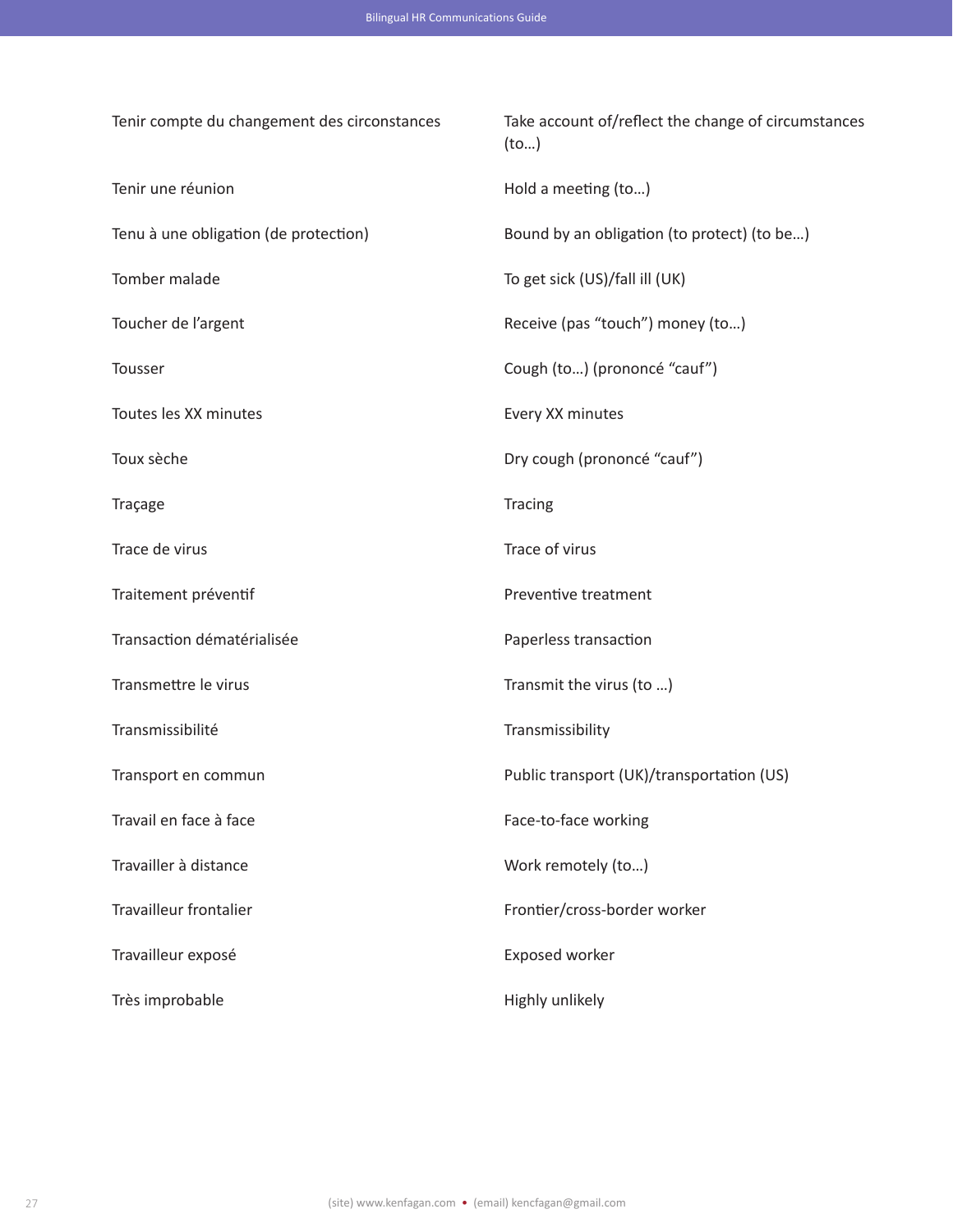

| Un risque peut en masquer un autre | One risk can conceal another |
|------------------------------------|------------------------------|
| Usage unique (à)                   | Single-use/Disposable        |
| Utilisation des aides de l'État    | Use of State aid             |
| Utilisation délibérée              | Deliberate use               |



| Vaccin                                              | Vaccine (prononcé "vaxine")                    |
|-----------------------------------------------------|------------------------------------------------|
| Vague                                               | Wave                                           |
| Vaut acceptation implicite                          | Shall be deemed as implicit acceptance         |
| Veiller personnellement à la stricte application de | Personally ensure the full application of (to) |
| Verser des dividendes                               | Pay dividends (to)                             |
| Vestiaire                                           | Dressing/changing room                         |
| Vêtements de travail                                | Work clothes                                   |
| Visioconférence                                     | Videoconference                                |
| Visière                                             | Face visor/Face shield                         |
| Visite médicale                                     | Medical check-up                               |
| Vivre dans l'air                                    | Live in the air (to)                           |
| Vivre sur une surface                               | Live on a surface (to)                         |
| Volume horaire non travaillé                        | Number of unworked hours                       |
| Vomissement                                         | Vomiting                                       |